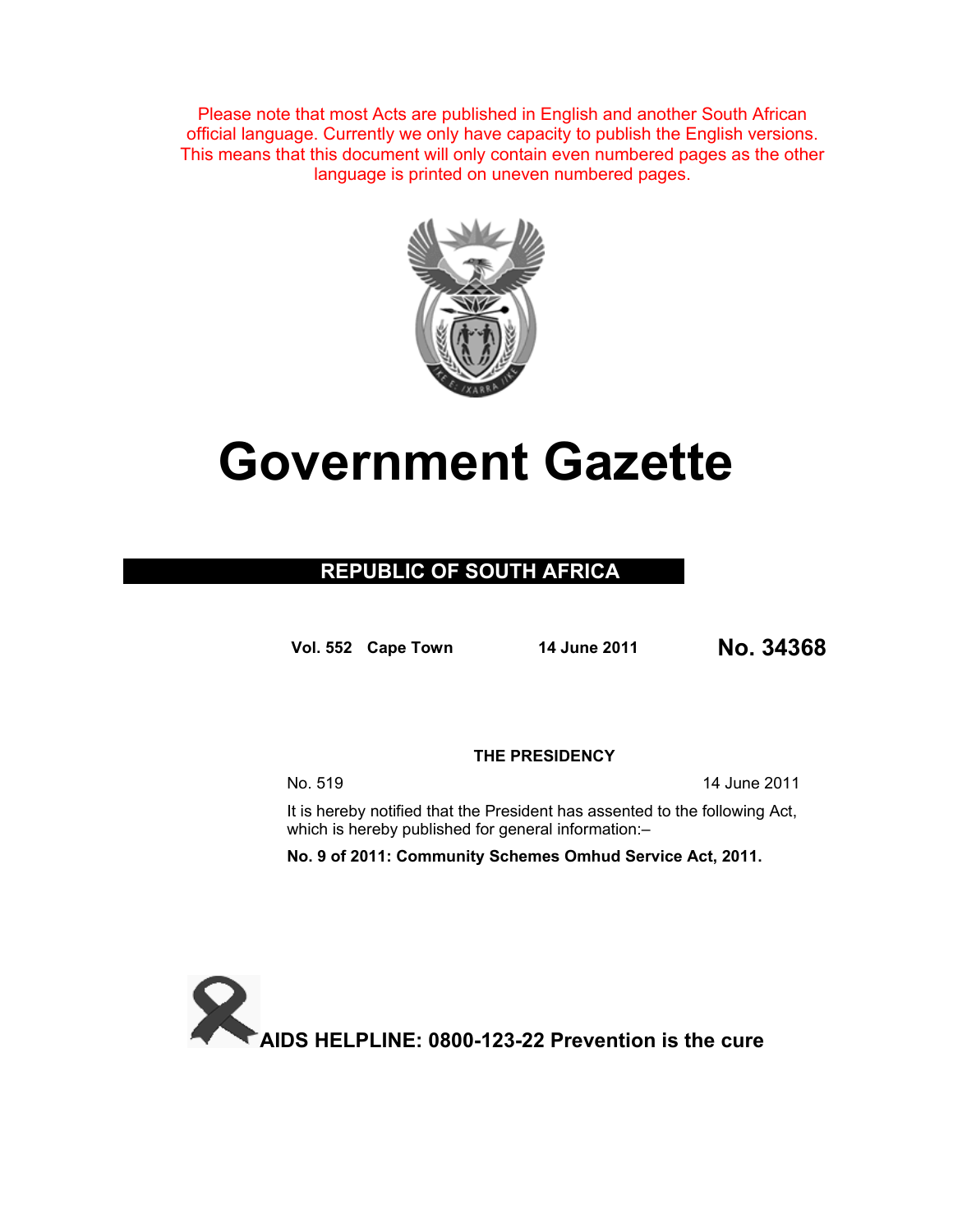Act No.9 of2011

Community Schemes Ombud Service Act, 2011

*(English text signed by the President) (Assented to 11 June 2011)* 

## **ACT**

To provide for the establishment of the Community Schemes Ombud Service; to provide for its mandate and functions; and to provide for a dispute resolution **mechanism in community schemes; and to provide for matters connected**  therewith.

BE IT ENACTED by the Parliament of the Republic of South Africa, as follows:-

#### ARRANGEMENT OF ACT

*Sections* 

#### Chapter 1

5

#### *Interpretation*

1. Definitions

#### Chapter 2

#### *Community Schemes Omhud Service*

| 2.  | Purpose of Act                                                       | 10 |
|-----|----------------------------------------------------------------------|----|
| 3.  | Establishment of Service                                             |    |
| 4.  | <b>Functions of Service</b>                                          |    |
| 5.  | Mandate                                                              |    |
| 6.  | Board of Service                                                     |    |
| 7.  | Appointment of members of Board                                      | 15 |
| 8.  | <b>Functions of Board</b>                                            |    |
| 9.  | Disqualification from membership of Board                            |    |
| 10. | Resignation and removal from office                                  |    |
| 11. | Fiduciary duty and disclosure                                        |    |
| 12. | Committees                                                           | 20 |
| 13. | Delegation and assignment of functions by Board                      |    |
| 14. | Appointment of chief ombud and chief financial officer               |    |
| 15. | Conditions of appointment of chief ombud and chief financial officer |    |
| 16. | Removal of chief ombud and chief financial officer from office       |    |
| 17. | Acting chief ombud and chief financial officer                       | 25 |
| 18. | Functions of chief ombud                                             |    |
| 10  | Eunctions of chief financial officer                                 |    |

19. Functions of chief financial officer<br>20. Delegation by chief ombud and ch Delegation by chief ombud and chief financial officer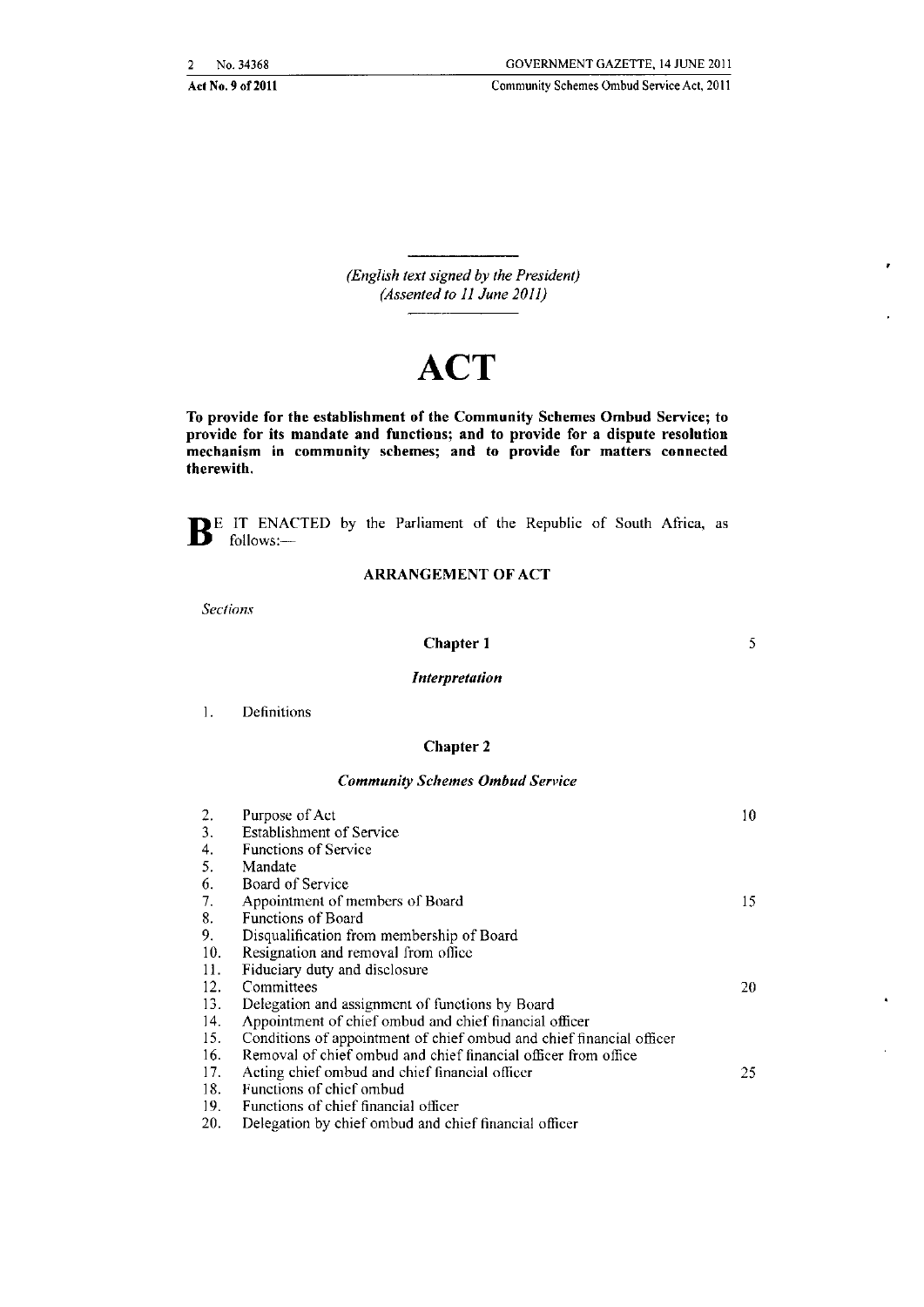| 21. | <b>Staff of Service</b>                      |    |
|-----|----------------------------------------------|----|
| 22. | <b>Funds of Service</b>                      |    |
| 23. | Application of Public Finance Management Act |    |
| 24. | Tabling in Parliament                        |    |
| 25. | Delegation by Minister                       | 5  |
| 26. | Additional functions                         |    |
| 27. | Provision of information                     |    |
| 28. | Intervention by Minister                     |    |
| 29. | Regulations                                  |    |
| 30. | Judicial management and liquidation          | 10 |
| 31. | Security of information                      |    |
| 32. | Documents relating to litigation             |    |
| 33. | Limitation of liability                      |    |
| 34. | Offences and penalties                       |    |
| 35. | Independence of Service                      | 15 |
| 36. | Practice directives                          |    |
| 37. | Privileges, immunities and non-waiver        |    |
|     | <b>Chapter 3</b>                             |    |
|     |                                              |    |

## *Applications*

| 38. | Applications                                     | 20 |
|-----|--------------------------------------------------|----|
| 39. | Prayers for relief                               |    |
| 40. | Further information or material for applications |    |
| 41. | Time limit on certain applications               |    |
| 42. | Rejection of applications                        |    |
| 43. | Notice to affected persons and association       | 25 |
| 44. | Notice to applicant                              |    |
| 45. | Amendment or withdrawal of application           |    |
| 46. | Inspection of documentation                      |    |
| 47. | Conciliation                                     |    |
| 48. | Referral to adjudicator                          | 30 |
|     |                                                  |    |

## **Chapter 4**

### *Investigation and representation*

| 49. Adjudication fees                   |    |
|-----------------------------------------|----|
| 50. Investigation by adjudicator        |    |
| 51. Investigative powers of adjudicator | 35 |
| 52. Legal representation                |    |
|                                         |    |

## **Chapter 5**

### *Adjudicator's orders*

| 53. Order dismissing application   |    |
|------------------------------------|----|
| 54. Order dealing with application | 40 |
| 55. Notice of order                |    |
| 56. Enforcement of orders          |    |
| 57. Right of appeal                |    |
|                                    |    |

45

## **Chapter 6**

#### *General*

- 58. Public access to information in regard to orders
- 59. Levies and annual returns
- 60. Short title and commencement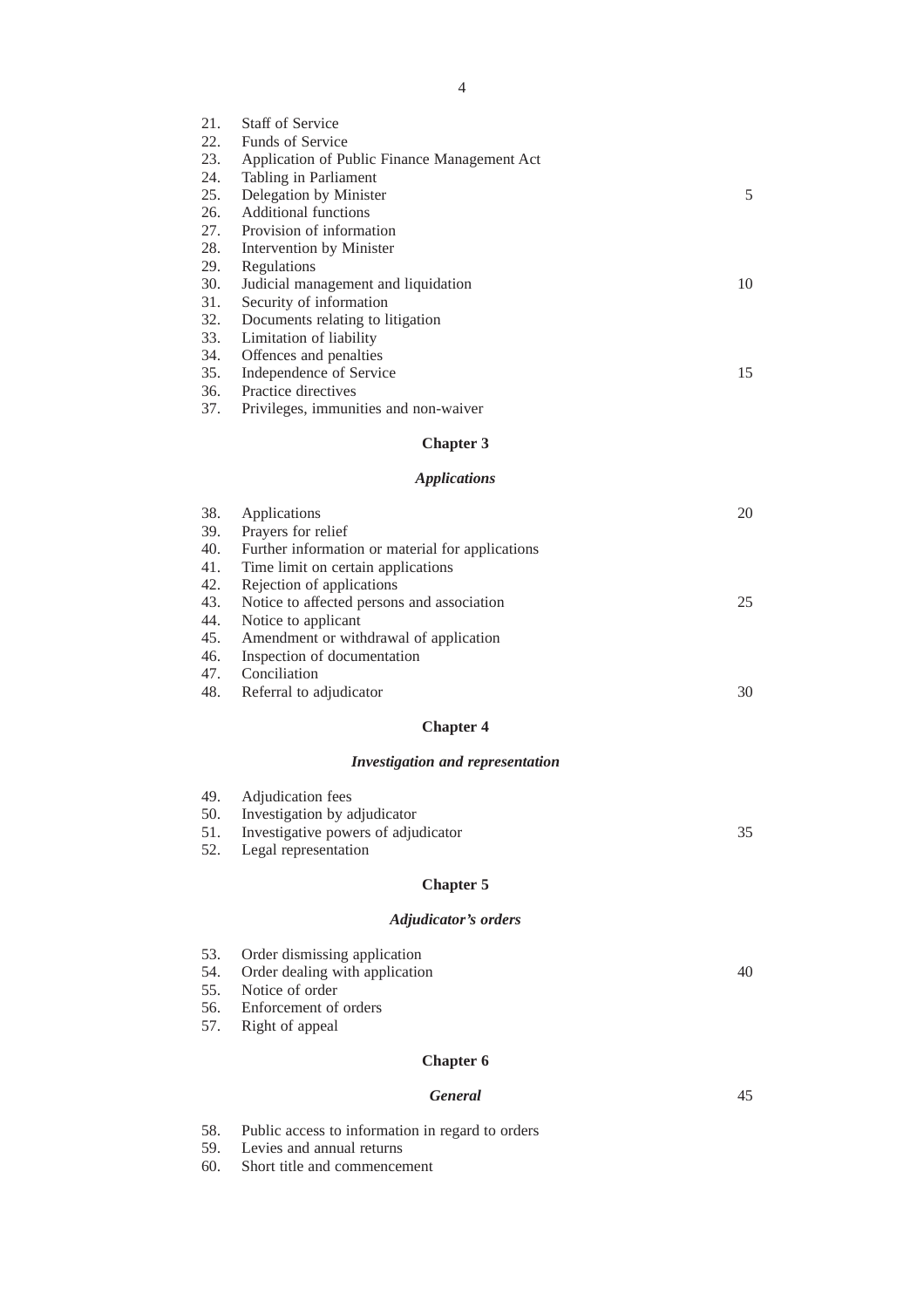#### **Chapter 1**

#### *Interpretation*

#### **Definitions**

**1.** In this Act, unless the context indicates otherwise— **''adjudicator''** means a person contemplated in section 21(2)*(b)*; **''association''** means any structure that is responsible for the administration of a community scheme; **''Board''** means the Board of Service established by section 6; **''chief financial officer''** means the person appointed as the chief financial officer in terms of section 14; **''chief ombud''** means the person appointed as the chief ombud in terms of section 14; **''common area''** means any part of land or building in a community scheme which is intended for common use by occupiers; "community scheme" means any scheme or arrangement in terms of which there 15 is shared use of and responsibility for parts of land and buildings, including but not limited to a sectional titles development scheme, a share block company, a home or property owner's association, however constituted, established to administer a property development, a housing scheme for retired persons, and a housing co-operative as contemplated in the South African Co-operatives Act, 2005 (Act 20 No. 14 of 2005) and **''scheme''** has the same meaning; **''Department''** means the Department of Human Settlements; **''Director-General''** means the Director-General of the Department of Human Settlements; **"dispute"** means a dispute in regard to the administration of a community scheme 25 between persons who have a material interest in that scheme, of which one of the parties is the association, occupier or owner, acting individually or jointly; **''executive committee''** means the executive body of a community scheme, including but not limited to the trustees of a sectional title body corporate, the board of directors of a share block company and the management association of any 30 housing scheme for retired persons; **''levies''** means the levies contemplated in section 59; **''managing agent''** means any person who provides management services to a community scheme for reward; **''mandate''** means the mandate of the Service as contemplated in section 5; **''Minister''** means the Minister of Human Settlements; "occupier" means a person who legally occupies a private area; **''ombud''** means a person contemplated in section 21(2)*(a)*; "owner" means a person who has a legally secured right to possession and occupation of a private area, including but not limited to the owner of a sectional 40 title unit, the holder of shares in a share block company and the holder of an occupation right in a housing scheme for retired persons; **''person''** includes an association, partnership, trust, corporation, private or public entity and such person's representatives, successors and assignees; **''practice directive''** means a practice directive issued in terms of section 36; **''private area''** means any area in a community scheme set aside for private occupation or ownership, excluding any common area; **''prescribe''** means prescribe by regulation made under this Act; **''Public Finance Management Act''** means the Public Finance Management Act, 1999 (Act No. 1 of 1999); 5 10 35 45 50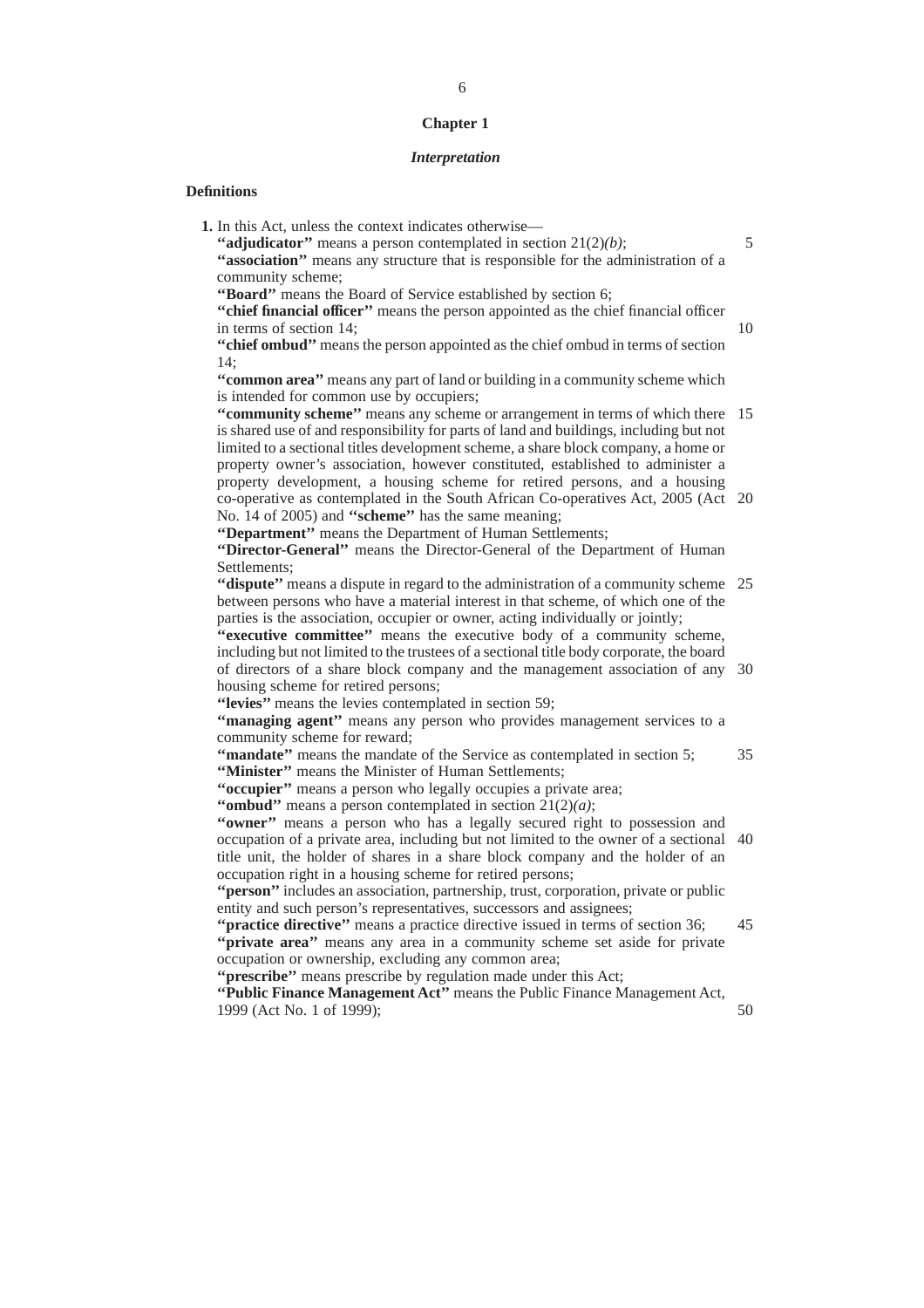**''regulation''** means a regulation made in terms of section 29; **''scheme governance documentation''** means any rules, regulations, articles, constitution, terms, conditions or other provisions that control the administration or occupation of private areas and common areas in a community scheme, and **''scheme governance provision''** has a corresponding meaning; **''Service''** means the Community Schemes Ombud Service established by section 3; and

**''this Act''** includes the regulations.

#### **Chapter 2**

#### *Community Schemes Ombud Service*

#### **Purpose of Act**

**2.** The purpose of this Act is to provide for—

- *(a)* the establishment of the Service;
- *(b)* the functions, operations and governance of the Service; and

*(c)* a dispute resolution mechanism in community schemes.

#### **Establishment of Service**

**3.** (1) There is hereby established a juristic person to be known as the Community Schemes Ombud Service.

(2) The Service operates as a national public entity listed in terms of the Public Finance Management Act with its executive authority vested in the Minister.

(3) The Service must establish a national head office and, where necessary, regional offices.

(4) The provisions of the Public Finance Management Act apply to the Service.

#### **Functions of Service**

**4.** (1) The Service must—

- *(a)* develop and provide a dispute resolution service in terms of this Act;
- *(b)* provide training for conciliators, adjudicators and other employees of the Service;
- *(c)* regulate, monitor and control the quality of all sectional titles scheme governance documentation and such other scheme governance documentation 30 as may be determined by the Minister by notice in the *Gazette*; and
- *(d)* take custody of, preserve and provide public access electronically or by other means to sectional title scheme governance documentation and such other scheme governance documents as may be determined by the Minister by notice in the *Gazette*.

(2) In performing its functions the Service—

- *(a)* must promote good governance of community schemes;
- *(b)* must provide education, information, documentation and such services as may be required to raise awareness to owners, occupiers, executive committees and other persons or entities who have rights and obligations in 40 community schemes, as regards those rights and obligations;
- *(c)* must monitor community scheme governance; and
- *(d)* may generally, deal with any such matters as may be necessary to give effect to the objectives of this Act.
- (3) The Service acts through its Board.

5

10

15

20

25

35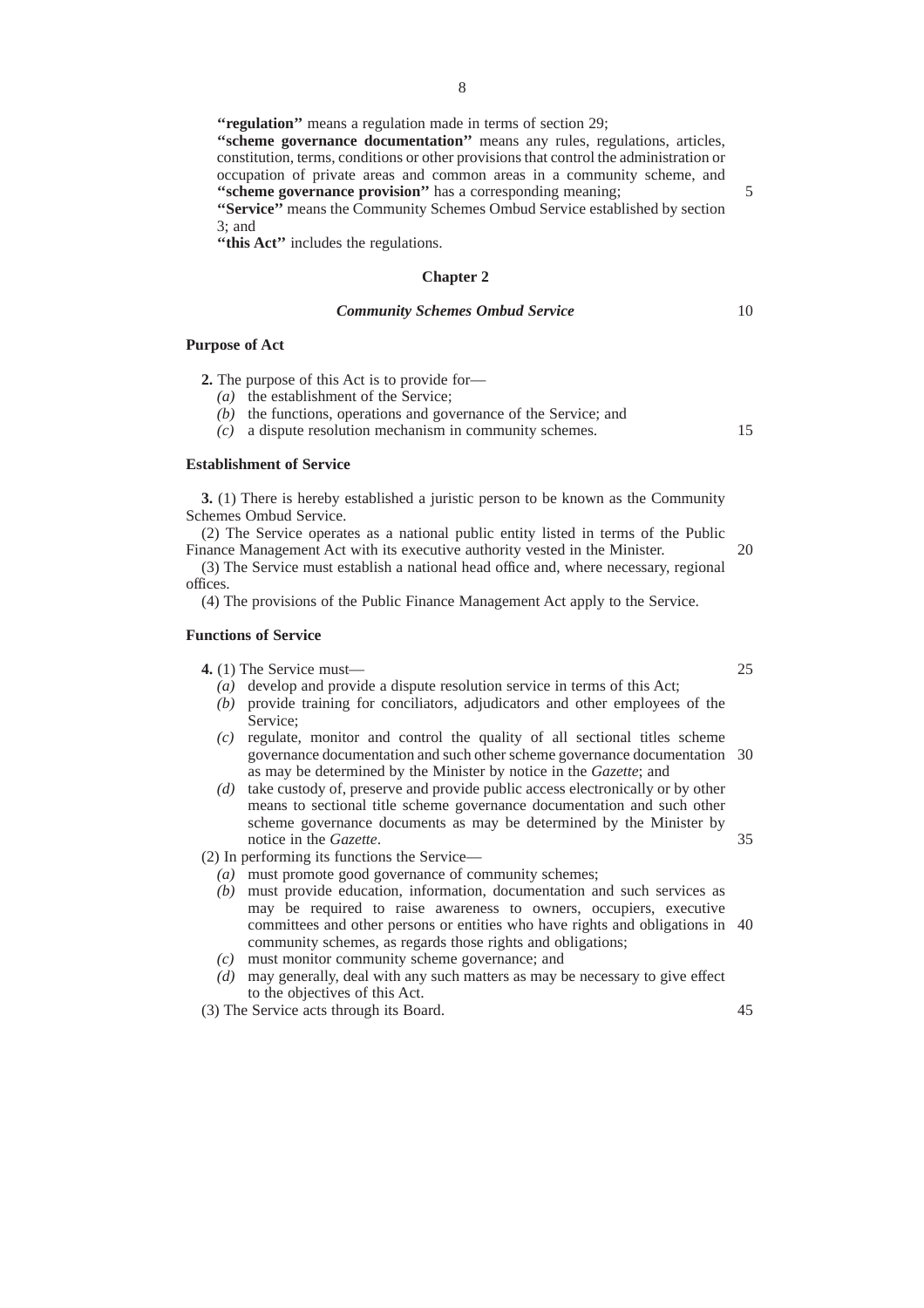#### **Mandate**

**5.** (1) The Minister must conclude a written mandate with the Service as soon as possible, but not later than six months after the appointment of the Board.

(2) The mandate must—

- *(a)* contain the operational and performance indicators against which the performance of the Service is measured; 5
- *(b)* contain specific service delivery targets that the Service must attain; and
- *(c)* contain directions regarding the utilisation of any surplus revenue.

(3) The mandate must deal with any other matter that the Minister and the Service may agree on.

(4) The mandate must be reviewed every five years or such shorter period as the Minister may determine.

(5) The mandate must be consistent with this Act and other relevant legislation.

#### **Board of Service**

**6.** (1) There is hereby established a Board to be known as the Board of the Service. 15 (2) The Board is responsible for the management and governance of the Service.

- (3) The Board consists of—
	- *(a)* two executive members; and
	- *(b)* seven non-executive members.

(4) The Minister must appoint the chairperson and deputy chairperson of the Board 20 from the non-executive members of the Board.

(5) The Board may designate any other non-executive member of the Board to act as chairperson if both the chairperson and the deputy chairperson are absent or unable to perform their functions.

#### **Appointment of members of Board**

**7.** (1) The Minister must by notice in the *Gazette* and two national newspapers circulating in the Republic invite all interested persons to submit, within the period and in the manner mentioned in the notice, the names of persons fit to be appointed as non-executive members of the Board.

(2) The Minister must appoint a nomination committee consisting of not more than 30 seven persons, two of whom must be chairpersons of the relevant parliamentary committees in each house or their delegates, to make recommendations to the Minister for the appointment of the non-executive members of the Board.

(3) In establishing a nomination committee, the Minister must ensure that the committee is broadly representative. 35

(4) The nomination committee, in making a recommendation to the Minister, must consider—

*(a)* the skills, knowledge and experience of a candidate in areas of—

- (i) risk management;
- (ii) financial management;
- (iii) dispute resolution in community schemes;
- (iv) public education and training;
- (v) management of community schemes;
- (vi) community scheme governance documentation; or
- (vii) development of community schemes; and

*(b)* the need for representation of historically disadvantaged persons.

(5) If the recommendation of the nomination committee does not contain a suitable person or the required number of suitable persons, the Minister may call for further nominations in the manner set out in subsection (1).

(6) The Minister must, within 30 days after such appointment, publish the names of 50the members so appointed and the date of commencement of their terms of office in the *Gazette.*

25

10

45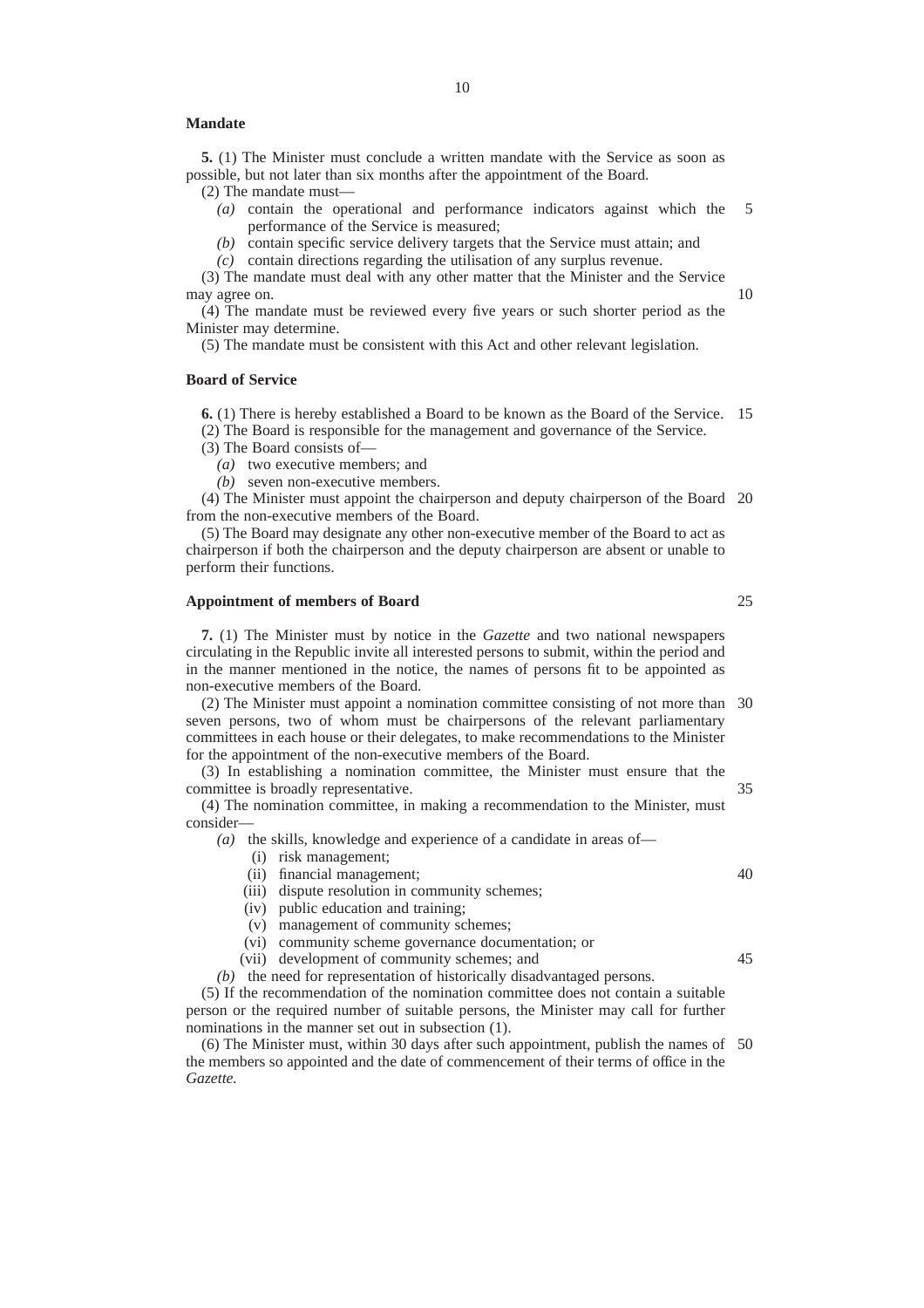- (7) A non-executive member of the Board—
	- *(a)* holds office for a period not exceeding three years and may be reappointed on expiry of his or her term;
	- *(b)* may not serve for more than two consecutive terms of office;
	- *(c)* is appointed according to the terms and conditions determined by the Minister; 5
	- *(d)* must be paid from the revenue of the Service such remuneration and allowances as may be determined by the Minister in consultation with the Minister of Finance, taking into consideration regulations and guidelines issued by the Minister for the Public Service and Administration and the 10 National Treasury; and
	- *(e)* is appointed on a part-time basis.

(8) The Minister must appoint at least five non-executive members of the first Board for a period not exceeding three years.

(9) Any vacancy occurring in the Board must be filled in the same manner as the 15 vacating member was appointed.

(10) The executive members of the Board are appointed in terms of section 14.

#### **Functions of Board**

**8.** The Board must—

- *(a)* implement the mandate contemplated in section 5 and any strategic plan of the 20 Service in order to achieve the objectives of the Service;
- *(b)* make decisions on behalf of the Service and ensure that these decisions are carried out;
- *(c)* provide guidance to the chief ombud in the performance of his or her functions in terms of this Act; 25
- *(d)* notify the Minister immediately of any matter that may prevent or materially affect the achievement of the objects or financial targets of the Service; and
- *(e)* refer to the Minister any matter concerning the adverse functioning of the Service.

#### **Disqualification from membership of Board**

**9.** A person may not be appointed as or remain as a member of the Board, as the case may be, if that person—

- *(a)* is an unrehabilitated insolvent or becomes insolvent and the insolvency results in the sequestration of that person's estate;
- *(b)* has been declared by a competent court to be mentally ill;
- *(c)* has been convicted, in the Republic or elsewhere, of theft, fraud, forgery, perjury or any other offence involving dishonesty;
- *(d)* has been convicted of any other offence, whether in the Republic or elsewhere, committed after the Constitution of the Republic of South Africa, 1993, took effect, and sentenced to imprisonment without the option of a fine; 40
- *(e)* has been, or is, removed from an office of trust on account of misconduct in respect of fraud or the misappropriation of money;
- *(f)* is otherwise disqualified from serving as a member of a board in terms of the Companies Act, 2008 (Act No. 71 of 2008); or
- *(g)* has or acquires an interest in a business or enterprise which may conflict or 45 interfere with the proper performance of his or her functions as a member of the Board.

#### **Resignation and removal from office**

**10.** (1) A member of the Board may resign by giving to the Minister—

- *(a)* one month's written notice; or
- *(b)* less than one month's written notice, with the approval of the Minister.
- (2) The Minister may, subject to the Promotion of Administrative Justice Act, 2000

(Act No. 3 of 2000), remove a member of the Board from office—

30

35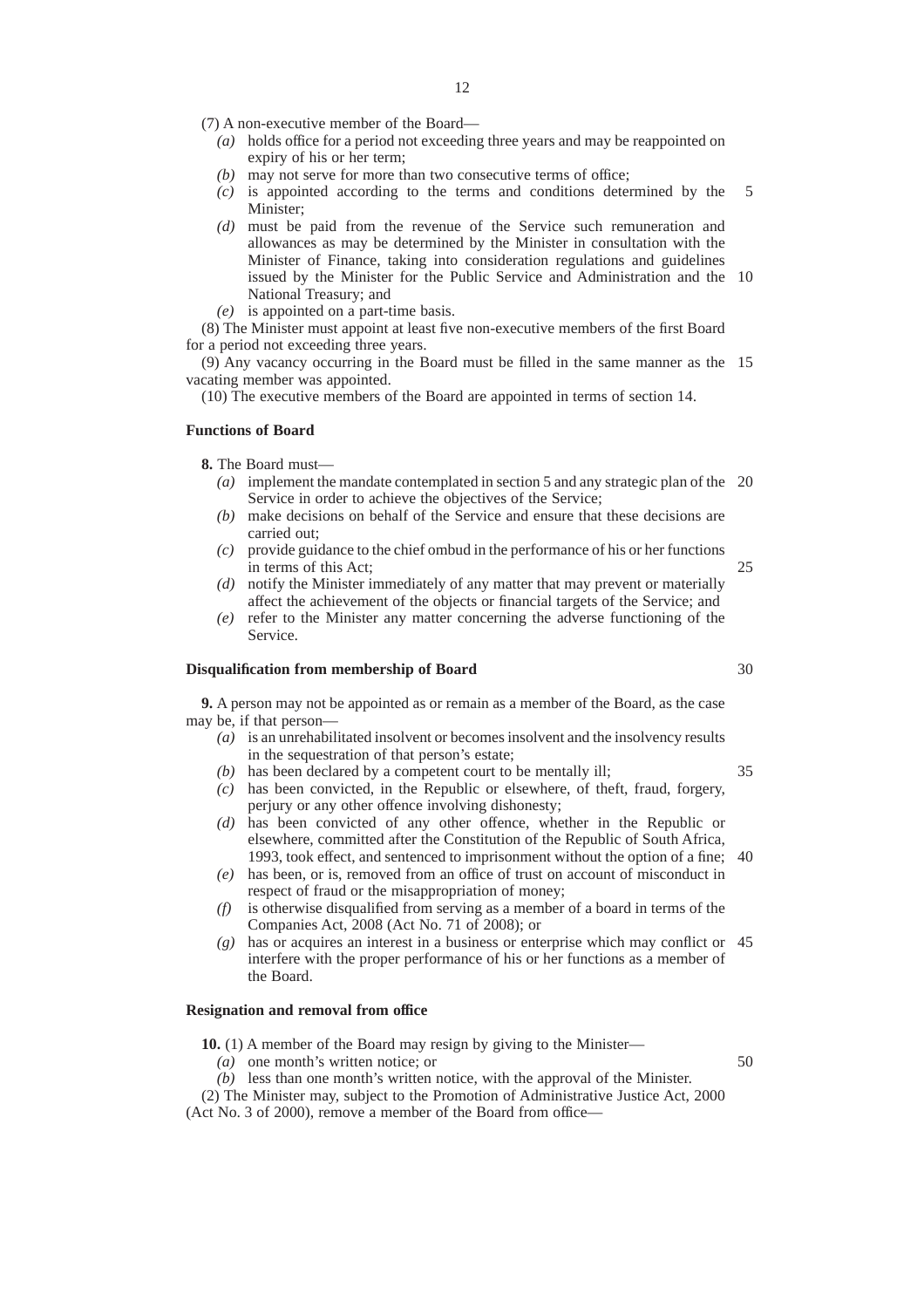- *(a)* if such member becomes disqualified in terms of section 9;
- *(b)* if such member acted contrary to this Act;
- *(c)* if such member failed to disclose an interest or withdraw from a meeting as required;
- *(d)* if such member has failed to perform the functions of his or her office efficiently and effectively; 5
- *(e)* on the ground of misconduct, incapacity or incompetence; or
- *(f)* if such member is absent from three consecutive meetings without leave of the chairperson.

#### **Fiduciary duty and disclosure**

**11.** (1) A member of the Board must, upon appointment, submit to the Minister and the Board a written statement in which it is declared whether or not that member has any direct or indirect financial interest in community schemes and all other financial interests.

(2) A member of the Board may not be present, or take part in, the discussion of or the 15 taking of a decision on any matter before the Board in which that member or his or her family member, business partner or associate has a direct or indirect financial interest.

(3) If a member of the Board acquires an interest that could reasonably be expected to be an interest contemplated in this section, he or she must immediately, but not later than three months after acquiring that interest in writing declare that fact to the Minister and 20 the Board.

(4) If an organisation or enterprise in which a member of the Board has an interest contemplated in this section is requested to offer its services to the Service, or is in the process of concluding any agreement with the Service, including an agreement in respect of the alienation of land to the Service, the organisation or enterprise must 25 immediately, in writing, declare the interest of such member to the Minister and the Board.

(5) A member of the Board must at all times exercise the utmost good faith, honesty and integrity, care and diligence in performing his or her functions as a member of the Board, unless excused in wrting by the chairperson or deputy chairperson of the Board, 30 and, in furtherance of these functions and without limiting their scope, must—

- *(a)* take reasonable steps to inform himself or herself about the Service, its business and activities and the circumstances in which it operates;
- *(b)* take reasonable steps, through the processes of the Board, to obtain sufficient information and advice about all matters to be decided by the Board to enable 35 him or her to make conscientious and informed decisions;
- *(c)* attend all meetings of the Board, unless excused in writing by the chairperson or deputy chairperson of the Board;
- *(d)* exercise an active and independent opinion with respect to all matters to be decided by the Board;
- *(e)* exercise due diligence in relation to any business of, and necessary preparation for and attendance at meetings of, the Board or any committee to which such member of the Board is appointed;
- *(f)* comply with any internal code of conduct that the Service may establish for members of the Board;
- *(g)* not engage in any activity that may undermine the integrity of the Service;
- *(h)* not make improper use of his or her position as a member or of information acquired by virtue of his or her position as a member of the Board; and
- *(i)* treat any confidential matters relating to the Service, that is obtained in his or her capacity as a member of the Board, as strictly confidential and not divulge them to anyone without the authority of the Service or as required as part of that member's official functions as a member of the Board. 50

(6) This section must be interpreted as adding to, and not deviating from, any law relating to the criminal or civil liability of a member of a governing body, and criminal or civil proceedings that may be instituted in respect of such a liability.

(7) A member who contravenes or fails to comply with subsection (5) may be charged with misconduct.

#### 14

45

55

40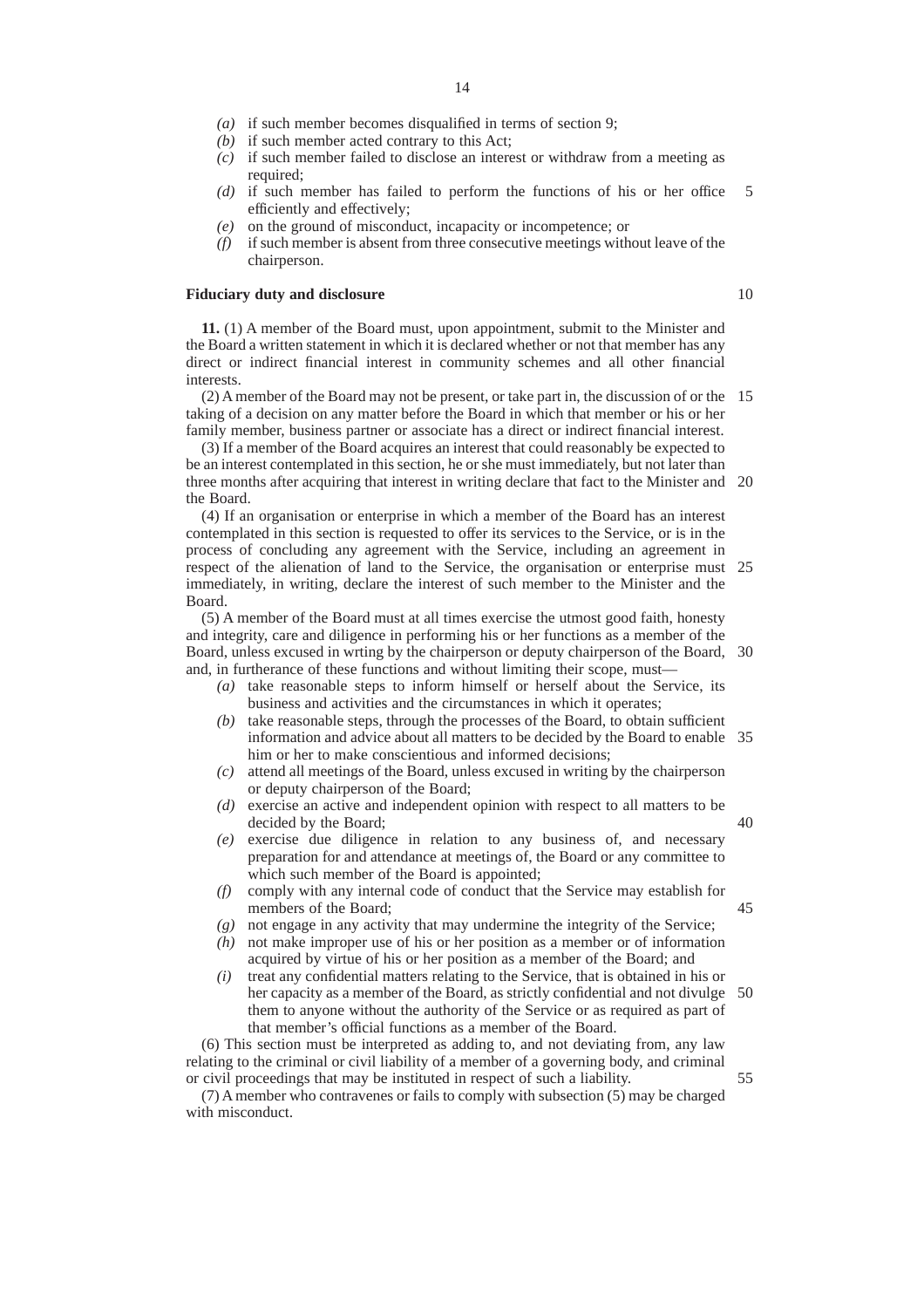#### **Committees**

**12.** (1) The Board may establish one or more committees to perform such functions as the Board may determine.

(2) The Board must—

- *(a)* assign members of the Board to serve on a committee, based on their knowledge and skills; and 5
- *(b)* determine the—
	- (i) terms of reference of a committee;
	- (ii) composition of a committee;
	- (iii) tenure of members on a committee;
	- (iv) reporting mechanisms of a committee; and
	- (v) methods and reasons for removal of a member from a committee.

(3) Non-executive members of the Board must make up the majority of the members of a committee.

(4) The Board may appoint specialists to a committee for their technical support. (5) Unless specially delegated by the Board, a committee has no decision-making 15

powers and can only make recommendations to the Board.

(6) A committee must meet as often as is necessary in order to carry out its functions and may determine its own procedures.

(7) Each committee must be chaired by a non-executive member of the Board.

#### **Delegation and assignment of functions by Board**

**13.** (1) The Board may, by a resolution passed by 75 per cent of its members—

- *(a)* delegate any of its powers and assign any of its functions to—
	- (i) any member of the Board;
	- (ii) any committee established in terms of section 12;
	- (iii) the chief ombud;
	- (iv) the chief financial officer; or
	- (v) any employee of the Service; and
- *(b)* amend or revoke such delegation or assignment.

(2) Notwithstanding a delegation or assignment contemplated in subsection (1), 30 nothing prevents the Board from exercising or performing any power or duty so delegated or assigned.

 $(3)$  (a) Any delegation or assignment contemplated in subsection  $(1)$ —

- (i) may be made subject to such conditions as the Board may determine; and
- (ii) must be communicated to the delegatee or assignee in writing.

*(b)* The written communication contemplated in paragraph *(a)*(ii) must contain full particulars of the matters being delegated or assigned and of the conditions subject to which the power may be exercised or the function must be performed.

(4) The Board may not delegate—

*(a)* the power to appoint the chief ombud; and

*(b)* its role on—

- (i) the appointment of the chief financial officer;
- (ii) the implementation of the mandate; and
- (iii) the implementation of any strategic plan of the Service.

#### **Appointment of chief ombud and chief financial officer**

**14.** (1) The Board must, with the approval of the Minister, appoint a chief ombud and a chief financial officer to assist the Service in meeting its objectives.

(2) The Board must invite applications for the posts of chief ombud and chief financial officer by publishing advertisements in the media.

(3) The appointment must be made after following a transparent and competitive 50process.

40

45

35

10

20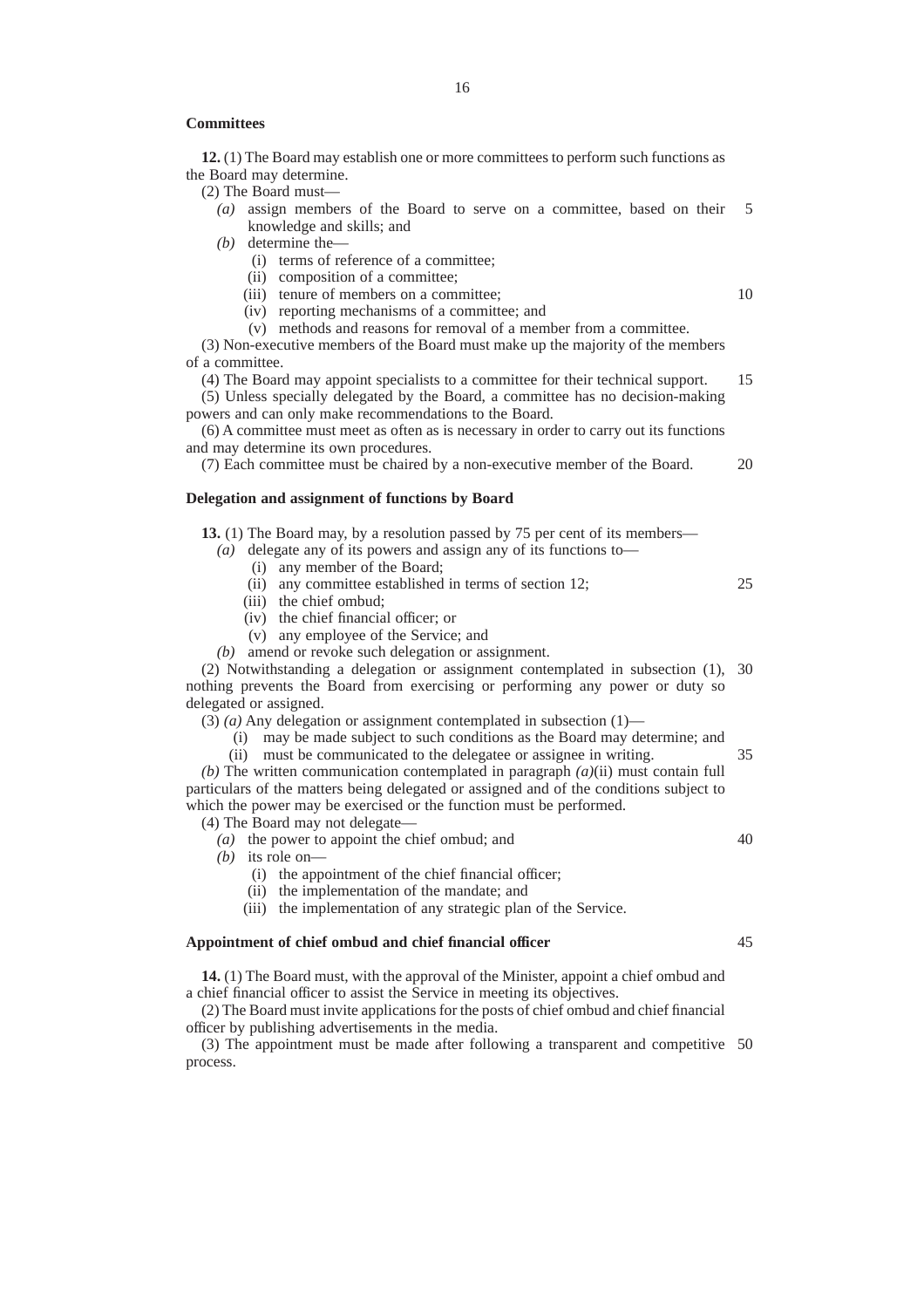(4) A person appointed as chief ombud or chief financial officer must—

- *(a)* have suitable qualifications and experience relevant to the functions of the Service;
- *(b)* have suitable expertise in and understanding of community scheme governance; and
- *(c)* not be disqualified as contemplated in section 9.

#### **Conditions of appointment of chief ombud and chief financial officer**

**15.** (1) The appointment of the chief ombud and the chief financial officer is subject to the conclusion of an annual performance contract with the Board and in accordance with applicable legislation.

(2) The chief ombud and the chief financial officer are appointed for a term of five years and may be reappointed for one or more additional terms of five years, subject to the approval of the Minister.

(3) *(a)* The chief ombud holds office on such terms and conditions as the Board may determine, in consultation with the Minister, the Minister of Finance and the Minister 15 for the Public Service and Administration.

*(b)* The chief financial officer holds office on terms and conditions determined by the chief ombud within the limits determined by the Board and in accordance with applicable legislation.

(4) The chief ombud and the chief financial officer are executive members of the 20 Board.

(5) The chief ombud and the chief financial officer are entitled to a remuneration package determined by the Board.

(6) The chief ombud and the chief financial officer are accountable to the Board.

#### **Removal of chief ombud and chief financial officer from office**

**16.** (1) The Board must, in consultation with the Minister and subject to applicable labour legislation, remove the chief ombud and chief financial officer from office—

- *(a)* on account of misconduct;
- *(b)* for failing to perform the duties connected with that office diligently; or
- *(c)* if the chief ombud or the chief financial officer becomes subject to any 30 disqualification contemplated in section 9.

(2) The chief ombud and the chief financial officer may resign on written notice of at least 30 days to the chairperson.

(3) The Board may suspend the chief ombud or the chief financial officer during misconduct proceedings against him or her.

#### **Acting chief ombud and chief financial officer**

**17.** (1) The Board may in writing appoint any senior employee of the Service to act as chief ombud or chief financial officer if the chief ombud or chief financial officer—

- *(a)* is temporarily unable to perform his or her duties in terms of this Act; or
- *(b)* has vacated or been removed from office and a new chief ombud or chief 40financial officer, as the case may be, has not yet been appointed.

(2) An acting chief ombud or acting chief financial officer may exercise all the powers and must perform all the duties of the chief ombud or chief financial officer, as the case may be.

25

35

5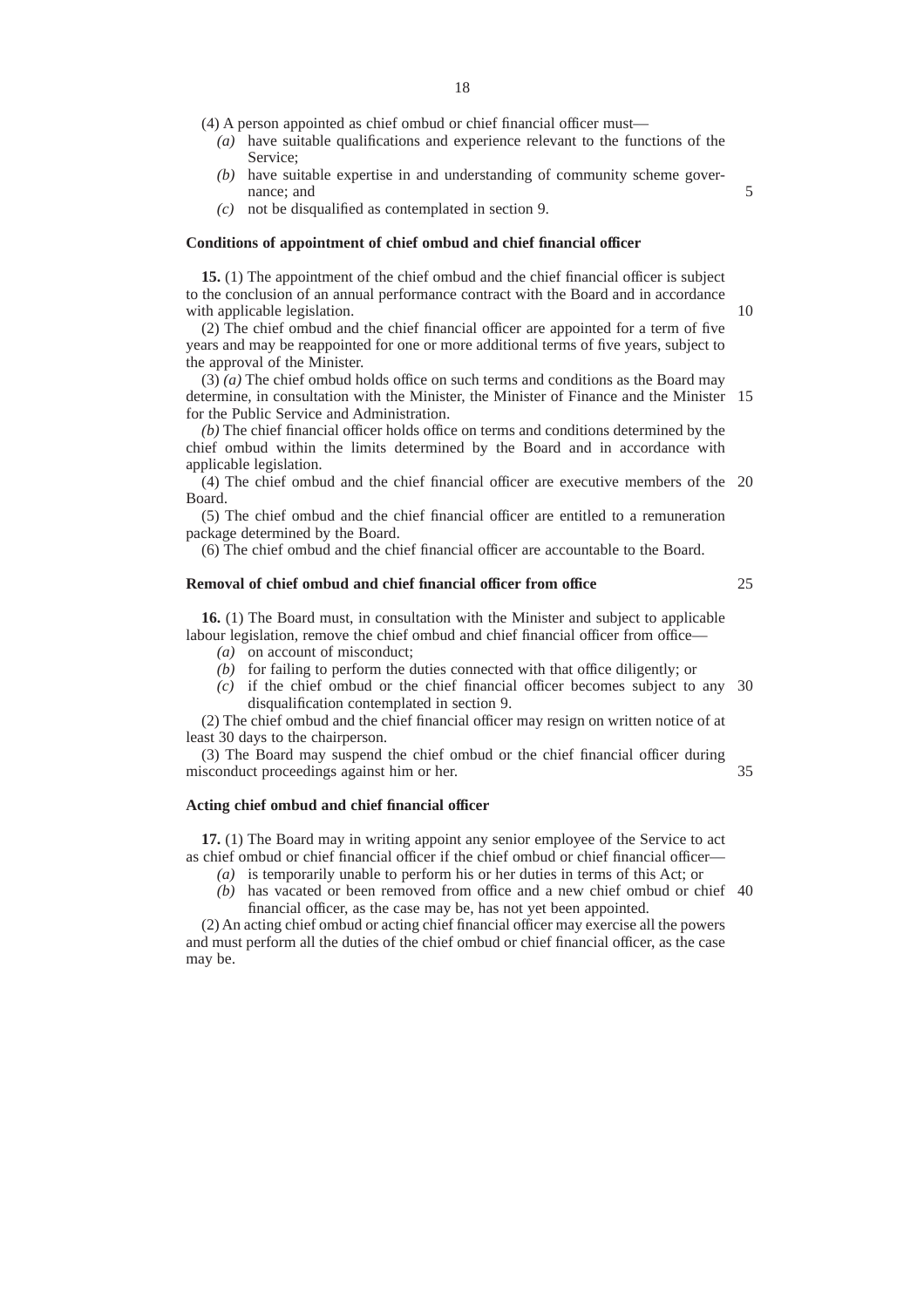#### **Functions of chief ombud**

**18.** (1) The chief ombud is the head of the administration of the Service.

- (2) Subject to directives from the Board, the functions of the chief ombud are to—
	- *(a)* manage the affairs of the Service;
	- *(b)* implement the policies and decisions of the Board;
	- *(c)* manage and recruit employees; and
	- *(d)* develop efficient, transparent and cost-effective administrative systems.

#### **Functions of chief financial officer**

**19.** The functions of the chief financial officer are to—

- *(a)* manage risk of the Service's projects;
- *(b)* assist the Board with regard to compliance with its duties in terms of the Public Finance Management Act;
- *(c)* ensure that the Service has adequate income and liquidity to perform its functions;
- *(d)* ensure that money payable to the Service is properly collected;
- *(e)* ensure that there is adequate control over the assets acquired, managed or controlled by the Service;
- *(f)* ensure that the liabilities incurred on behalf of the Service are properly authorised;
- *(g)* ensure efficiency and economy of operations and avoidance of fruitless and 20 wasteful expenditure;
- *(h)* ensure that the financial system is in line with generally accepted accounting practices and procedures;
- *(i)* ensure an adequate budgeting and financial system; and
- *(j)* provide sound financial control systems for the Service.

#### **Delegation by chief ombud and chief financial officer**

**20.** (1) The chief ombud and the chief financial officer may delegate to an employee of the Service any of their powers and assign any of their duties.

(2) Any delegation contemplated in subsection (1)—

- *(a)* may be made subject to such conditions as the Board may determine;
- *(b)* must be communicated to the delegatee in writing;
- *(c)* may be amended or withdrawn in writing by the chief ombud or the chief financial officer, as the case may be.

(3) Notwithstanding a delegation or assignment contemplated in subsection (1), the chief ombud or the chief financial officer, as the case may be, is not divested of any 35 power or duty so delegated or assigned.

#### **Staff of Service**

**21.** (1) The Board must determine the staff establishment necessary to enable the Service to perform its functions.

(2) The chief ombud must, for each regional office established, appoint— *(a)* an ombud and a deputy ombud with—

(i) suitable qualifications and experience necessary to administer that office under the supervision of the chief ombud; and

10

15

5

25

30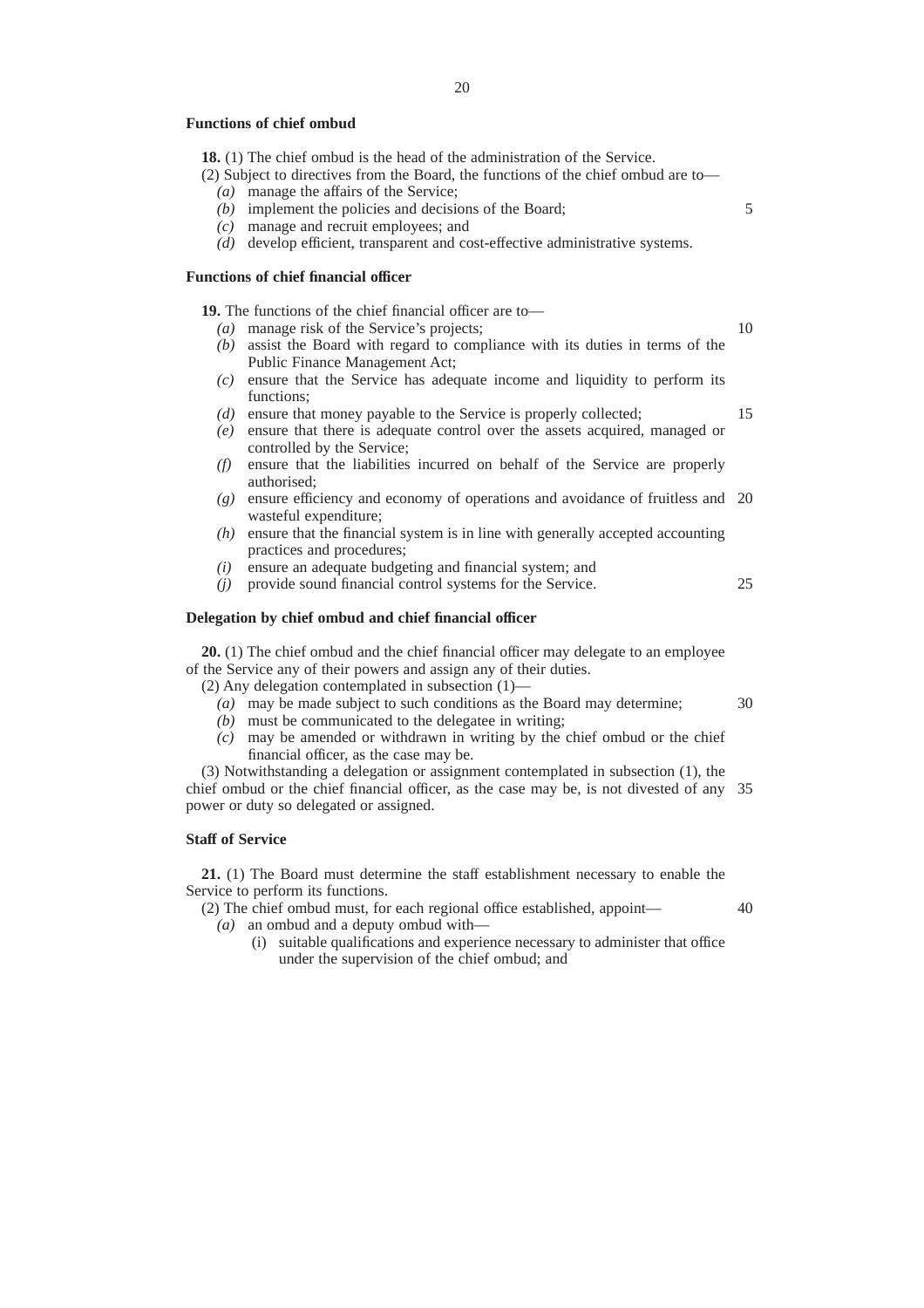- (ii) suitable expertise in and understanding of community scheme governance and disputes; and
- *(b)* full-time and part-time adjudicators with—
	- (i) suitable qualifications and experience necessary to adjudicate disputes under the supervision of an ombud or deputy-ombud; and
	- (ii) suitable qualifications and experience in community scheme governance; and
- *(c)* full-time and part-time conciliators with—
	- (i) suitable qualifications and experience necessary to conciliate in disputes under the supervision of an ombud or deputy-ombud; and

(ii) suitable qualifications and experience in community scheme governance. (3) The employees contemplated in subsections (1) and (2) are appointed subject to the terms and conditions determined by the chief ombud within the financial limits determined in accordance with a human resource policy approved by the Minister, which policy may make provision for non-pensionable allowances for employees.

(4) The chief ombud must determine and supply each employee with a copy of the code of conduct, applicable to all members of staff of the Service and justiciable for purposes of disciplinary proceedings, to ensure—

- *(a)* compliance with any applicable law;
- (b) the effective, efficient and economical use of the resources of the Service; and 20

*(c)* the promotion and maintenance of a high standard of professional ethics.

(5) A person in the employ of the Service becomes a member of the Government Employees' Pension Fund contemplated in section 2 of the Government Employees Pension Law, 1996 (Proclamation No. 21 of 1996), and is entitled to pension and retirement benefits as if that person were in service in a post classified in a division of the 25 public service.

(6) Staff from public entities reporting to the Minister may be employed by the Service subject to the provisions of the Labour Relations Act, 1995 (Act No. 66 of 1995), and the human resource policy referred to in subsection (3).

(7) Staff may also be transferred or seconded to the Service from the public service 30 subject to the provisions of the Public Service Act, 1994 (Proclamation No. 103 of 1994), and the human resource policy referred to in subsection (3).

#### **Funds of Service**

**22.** (1) The funds of the Service consist of—

- *(a)* money appropriated by Parliament;
- *(b)* levies collected from community schemes with the approval of the Minister;
- *(c)* fees for services rendered based on cost recovery;
- *(d)* interest derived from investments of the Service;
- *(e)* loans raised by the Service, subject to section 23;
- *(f)* donations or contributions received by the Service with the approval of the 40 Minister; and
- *(g)* subsidies and grants from organs of state.

(2) The Service must, subject to section 23, utilise the funds to defray expenses incurred by it in the performance of its functions.

#### **Application of Public Finance Management Act**

**23.** The Service is subject to the Public Finance Management Act and its financial management, preparation and submission of budgets, preparation of financial statements, audits and annual reports, and reporting must be done in accordance with the Public Finance Management Act.

#### **Tabling in Parliament**

**24.** The Minister must table in Parliament the annual report of the Service—

- *(a)* within 14 days after receiving the report, if Parliament is in session; or
- *(b)* if Parliament is not in session, within 14 days after the commencement of the next parliamentary session.

35

5

10

15

50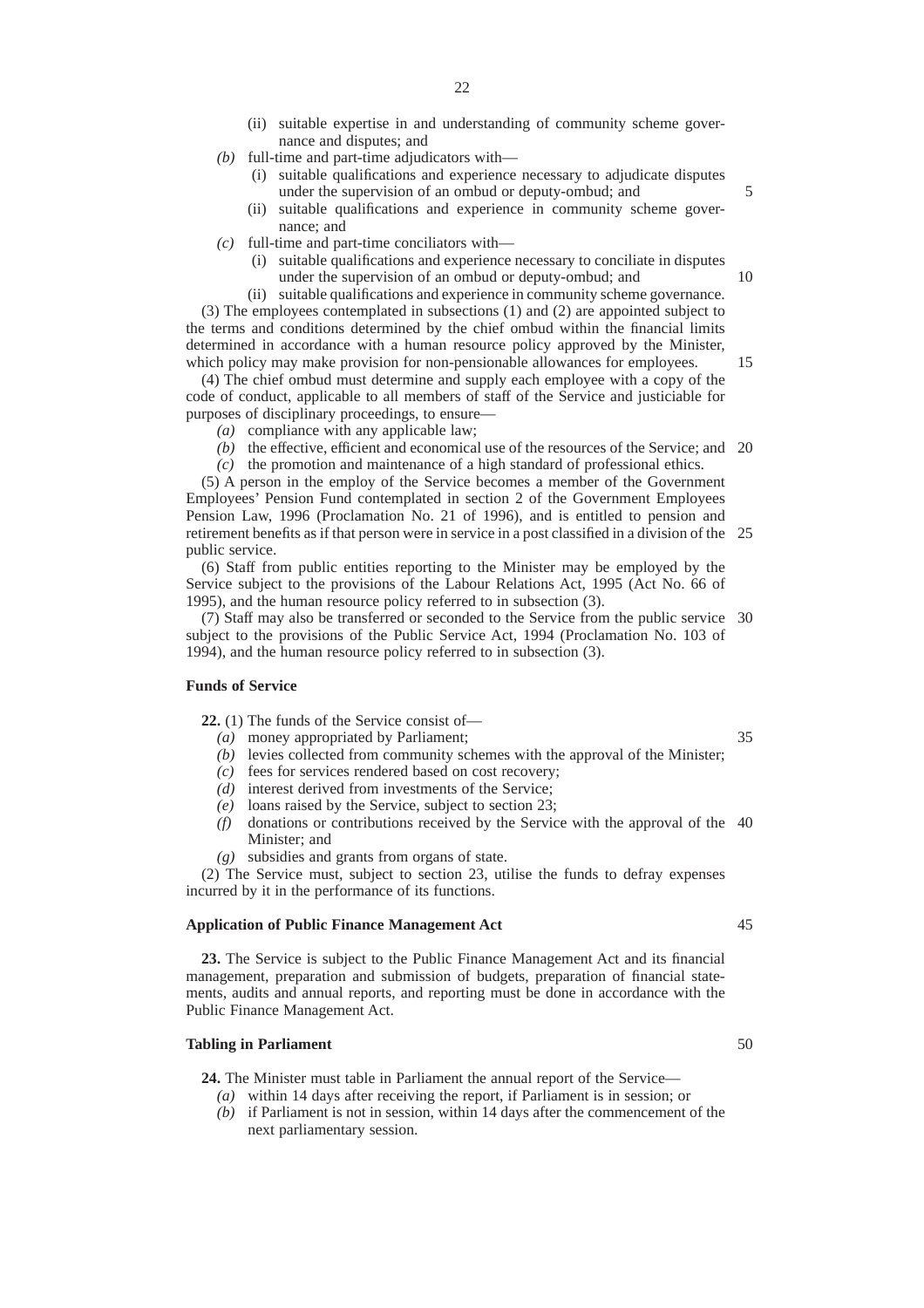#### **Delegation by Minister**

**25.** (1) The Minister may delegate to the Director-General any of his or her powers or assign any of his or her functions conferred or imposed on him or her by this Act.

- (2) Any delegation contemplated in subsection (1)—
	- *(a)* may be made subject to such conditions as the Minister may determine;
	- *(b)* must be in writing;
	- *(c)* may be amended or withdrawn by the Minister in writing; and
	- *(d)* does not prohibit the Minister from exercising that power or performing that duty.

(3) The Minister may not delegate the power to—

- *(a)* make regulations; or
- *(b)* appoint a member of the Board.

(4) *(a)* The Minister may issue a directive to the Director-General regarding the delegation contemplated in subsection (1).

*(b)* The Director-General must comply with the directive contemplated in paragraph 15 *(a)*.

#### **Additional functions**

**26.** (1) The Minister may, after consultation with the Board, authorise the Service to perform any additional function not inconsistent with this Act.

(2) The authorisation contemplated in subsection (1) must be in writing, detailing the 20 funding arrangements as well as the terms and conditions relating to such additional function.

#### **Provision of information**

**27.** (1) *(a)* The Minister may direct the Board to submit to him or her specific information.

*(b)* The Board must comply with any directive contemplated in paragraph *(a)*.

(2) The Service must provide the Minister or a person authorised by the Minister with access to such books, accounts, documents and assets of the Service as the Minister may direct.

(3) The Minister may appoint a person to investigate the affairs or financial position 30 of the Service and compliance by the Service with this Act, and may recover from the Service the fees and disbursements incurred by that person during the investigation.

(4) An individual member of the Board and an employee of the Service, must comply with any directive of the Minister contemplated in subsections (1) and (2) to the extent that they are able to do so. 35

#### **Intervention by Minister**

**28.** (1) The Minister may direct the Service to take any action specified by the Minister if the Service—

- *(a)* is in financial difficulty or is otherwise being mismanaged;
- *(b)* is unable to perform its functions effectively due to dissension among Board 40 members;
- *(c)* has acted unfairly or in a discriminatory or inequitable manner;
- *(d)* has failed to comply with any law;
- *(e)* has failed to comply with any directive issued by the Minister under this Act; or
- *(f)* has obstructed the Minister, or a person authorised by the Minister, in performing a function in terms of this Act.

(2) A directive contemplated in subsection (1) must state—

- *(a)* the nature of the deficiency;
- *(b)* the steps which must be taken to remedy the situation; and
- *(c)* a reasonable period within which the steps contemplated in paragraph *(b)* must be taken which period may not exceed six months.

(3) If the Service fails to remedy the situation within the stated period, the Minister may, after having—

- *(a)* given the Service a reasonable opportunity to be heard; and
- *(b)* afforded the Service a hearing on any submissions received,

replace one or more members of the Board and where circumstances so require, appoint an administrator to take over the relevant function of the Service until the member or members of the Board has or have been replaced.

10

25

5

45

50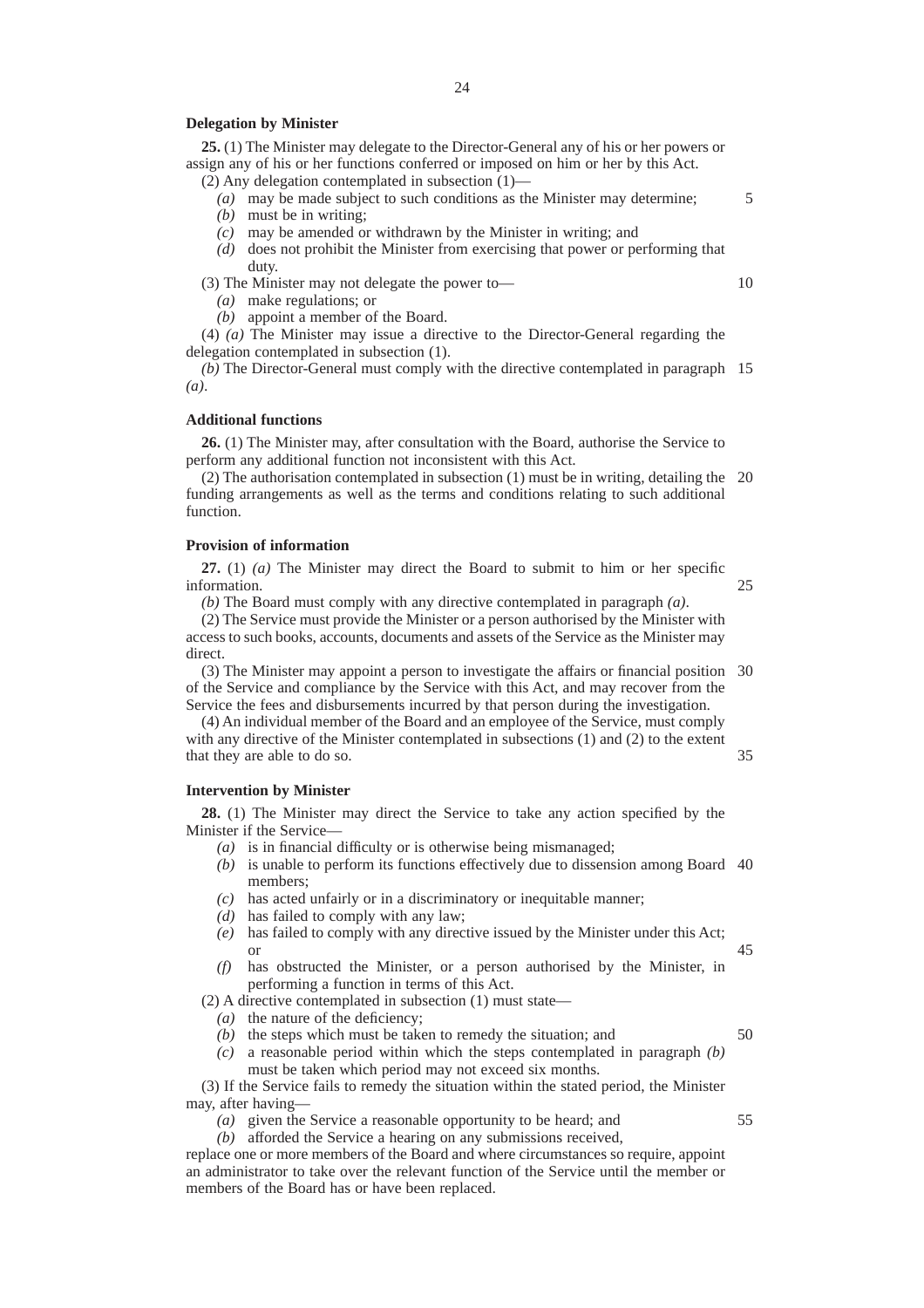(4) If the Minister appoints an administrator to take over a function of the Service in terms of subsection (3)—

- *(a)* the administrator may do anything which the Service might otherwise be empowered or required to do in terms of this Act;
- *(b)* the Board may not, while the administrator is responsible for that function, exercise any of its powers or perform any of its duties relating to that function; and 5
- *(c)* an employee or a contractor of the Service must comply with any lawful directive issued by an administrator in terms of this Act.

(5) The Minister must, every six months, review the performance of the Service while 10 it is under administration.

(6) Once the Minister is satisfied that the Service is once more able to perform its functions effectively, the Minister must terminate the appointment of the administrator.

(7) The costs associated with the appointment of an administrator must be borne by the Service.

#### **Regulations**

**29.** (1) The Minister must, after consultation with the Board, make regulations regarding— *(a)* (i) meetings to be held by the Board;

|              | (ii) regularity of meetings;                                                         | 20 |
|--------------|--------------------------------------------------------------------------------------|----|
| (iii)        | special meetings;                                                                    |    |
|              | (iv) the taking of decisions at meetings;                                            |    |
|              | (v) convening of meetings and notices of meetings;                                   |    |
|              | (vi) meetings by telephone or video conference or other means of communi-            |    |
|              | cation;                                                                              | 25 |
|              | (vii) quorums at meetings;                                                           |    |
|              | (viii) adjournment of meetings;                                                      |    |
|              | (ix) the person presiding at meetings;                                               |    |
|              | (x) minutes of meetings;                                                             |    |
|              | (xi) resolutions signed by members of the Board;                                     | 30 |
|              | (xii) execution of documents; and                                                    |    |
|              | (xiii) the proceedings of the Board;                                                 |    |
|              | $(b)$ levies payable by schemes to the Service and at what intervals such levies are |    |
| payable;     |                                                                                      |    |
| (c)          | schemes which may be entitled to discounts or waivers of fees;                       | 35 |
| (d)          | application, adjudication and fees payable by persons who make use of the            |    |
| Service;     |                                                                                      |    |
| (e)          | persons who may be entitled to discounts or waivers of fees;                         |    |
| (f)          | rates of interest payable by community schemes on overdue levies and fees;           |    |
| (g)          | any matter that this Act requires or permits to be prescribed; and                   | 40 |
| (h)          | generally, any ancillary or incidental, administrative or procedural matter that     |    |
|              | it is necessary to prescribe for the proper implementation or administration of      |    |
| this Act.    |                                                                                      |    |
|              | (2) The minister may make regulations regarding the funding contemplated in section  |    |
| $22(1)(a)$ . |                                                                                      | 45 |
|              | (3) Any regulations made in terms of this section must, before publication in the    |    |
|              | Gazette, be approved by Parliament.                                                  |    |

#### **Judicial management and liquidation**

**30.** The Service may not be placed under judicial management or liquidation except on the authority of an Act of Parliament. 50

#### **Security of information**

22(1)*(a)*.

**31.** A person may not disclose any information kept by the Service unless—

- *(a)* it is done in terms of and subject to any applicable law that compels or authorises the disclosure;
- *(b)* it is necessary for the proper functioning of the Service; or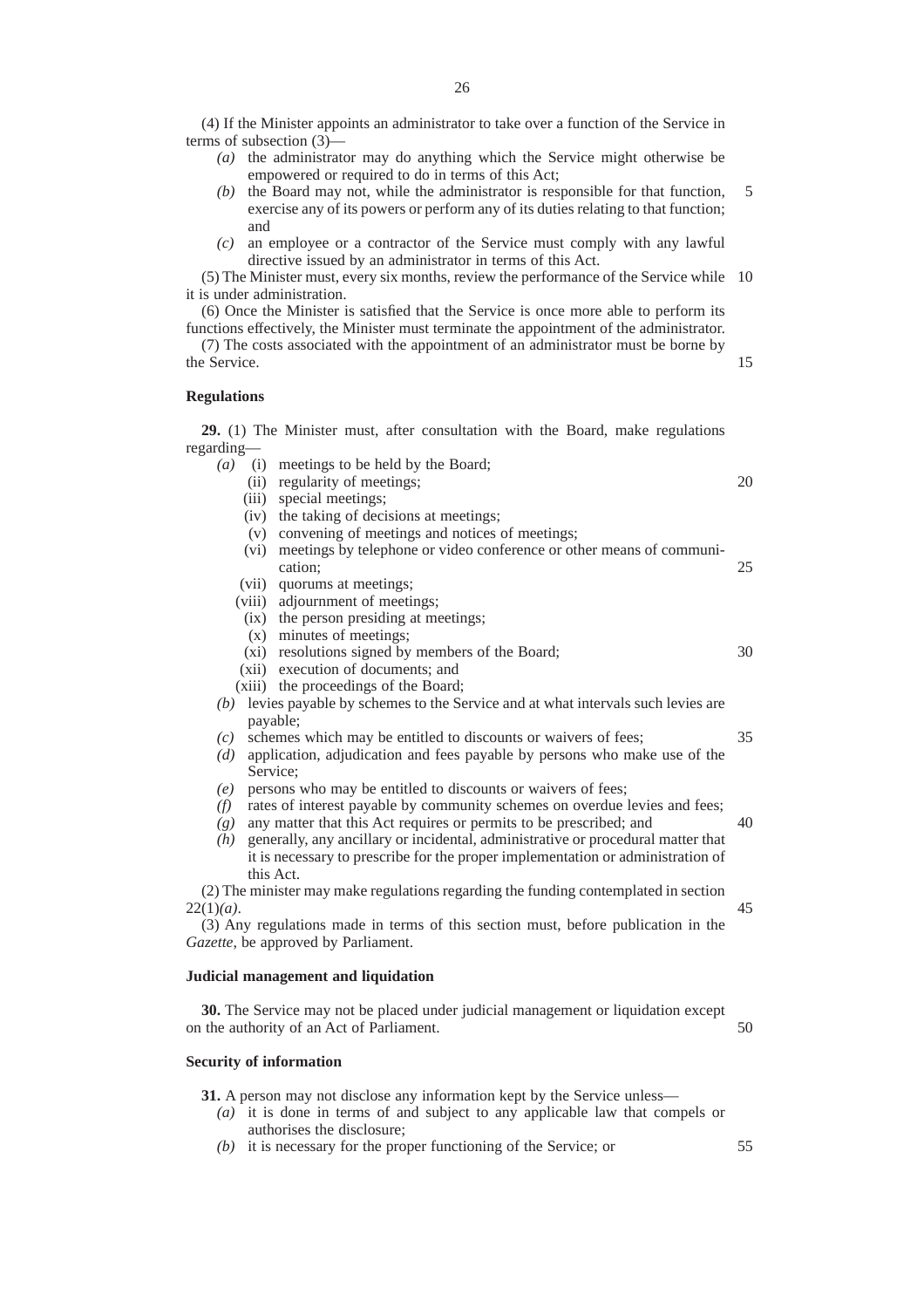*(c)* it is legally required for the purpose of monitoring, evaluating, investigating or considering any activity relating to the Service.

#### **Documents relating to litigation**

**32.** The Service must on request provide the Minister with copies of all pleadings, affidavits and other documents in its possession relating to any legal proceedings brought by or against the Service. 5

#### **Limitation of liability**

**33.** Neither the Service nor any employee of the Service is liable for any damage or loss caused by-

*(a)* the exercise of a power or the performance of a duty under this Act; or 10

*(b)* the failure to exercise a power, or perform a duty under this Act, unless the exercise of or failure to exercise the power, or performance or failure to

perform the duty was unlawful, grossly negligent or in bad faith.

#### **Offences and penalties**

**34.** (1) Any person who—

- *(a)* fails to provide access to any books, accounts, documents or assets when required to do so under this Act;
- *(b)* fails to comply with a directive issued under this Act;
- *(c)* fails or refuses to give data or information, or gives false or misleading data or information when required to give information under this Act; 20
- *(d)* intentionally refuses to perform a duty or obstructs any person in the exercise of a power or performance of a duty in terms of this Act;
- *(e)* accepts any unauthorised fees or reward, either directly or indirectly as a result of a person's position with the Service;
- *(f)* uses the name, logo or design of the Service without authority;
- *(g)* contravenes or fails to comply with section 31; or
- $(h)$  fails to comply with section 11(1), (2) and (3),

is guilty of an offence, and is liable, on conviction, to a fine or imprisonment for a period not exceeding five years or to both a fine and such imprisonment.

(2) Where a person is convicted for a second or subsequent conviction for an offence 30 contemplated in subsection (1), he or she is liable to a fine or imprisonment for a period not exceeding ten years or to both a fine and such imprisonment.

#### **Independence of Service**

**35.** (1) All Service employees must act independently and impartially in making decisions with regard to the resolution of disputes. 35

(2) Once an application is referred to an adjudicator, an ombud plays no role in relation to the substance of the dispute or the outcome sought by the applicant.

#### **Practice directives**

**36.** (1) The chief ombud must issue practice directives with regard to any matter pertaining to the operation of the Service.

(2) Practice directives must, subject to this Act and the regulations, direct the performance of any act in the operation of the Service.

#### **Privileges, immunities and non-waiver**

**37.** (1) In performing their functions in terms of this Act, the chief ombud, an ombud, a deputy ombud and an adjudicator have the same privileges and immunities from 45liability as a judge of the High Court.

15

25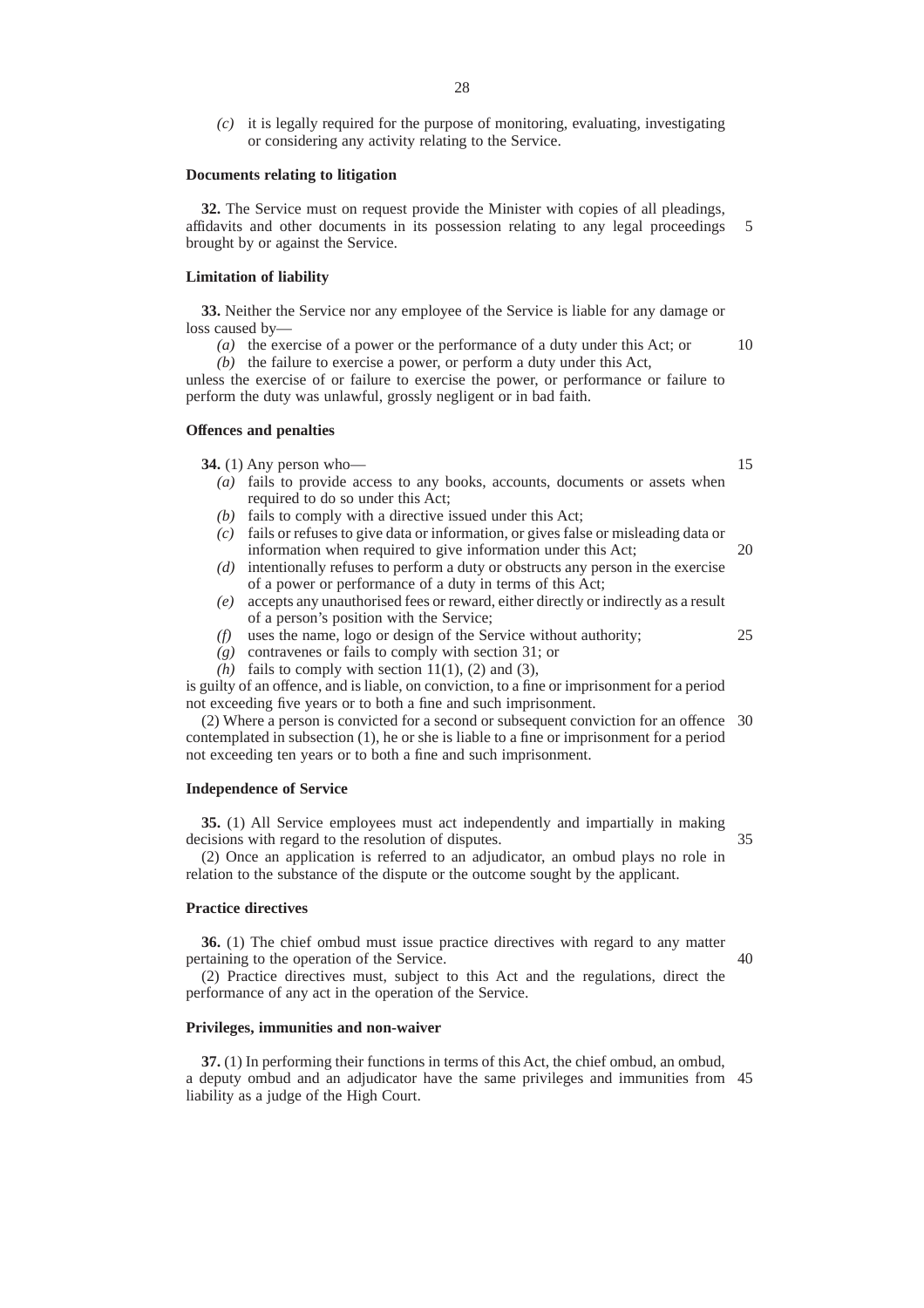(2) The privilege in respect of defamation that applies to any proceeding before the High Court and to the documents and statements in such proceedings, must apply to adjudication in terms of this Act.

(3) A person may not waive or limit the exercise of rights in terms of this Act or act contrary to any provision of this Act.

#### **Chapter 3**

#### *Applications*

#### **Applications**

**38.** (1) Any person may make an application if such person is a party to or affected materially by a dispute. 10

(2) An application must be—

- *(a)* made in the prescribed manner and as may be required by practice directives;
- *(b)* lodged with an ombud; and
- *(c)* accompanied by the prescribed application fee.
- (3) The application must include statements setting out—
	- *(a)* the relief sought by the applicant, which relief must be within the scope of one or more of the prayers for the relief contemplated in section 39;
	- *(b)* the name and address of each person the applicant considers to be affected materially by the application; and
	- *(c)* the grounds on which the relief is sought.

(4) If the applicant considers that the application qualifies for a discount or a waiver of adjudication fees, the application must include a request for such discount or waiver.

#### **Prayers for relief**

**39.** An application made in terms of section 38 must include one or more of the following orders:

(1) In respect of financial issues—

- *(a)* an order requiring the association to take out insurance or to increase the amount of insurance;
- *(b)* an order requiring the association to take action under an insurance policy to recover an amount;
- *(c)* an order declaring that a contribution levied on owners or occupiers, or the way it is to be paid, is incorrectly determined or unreasonable, and an order for the adjustment of the contribution to a correct or reasonable amount or an order for its payment in a different way;
- *(d)* an order requiring the association to have its accounts, or accounts for a 35 specified period, audited by an auditor specified in the order;
- *(e)* an order for the payment or re-payment of a contribution or any other amount; or
- *(f)* an order requiring a specified tenant in a community scheme to pay to the association and not to his or her landlord, all or part of the rentals payable 40 under a lease agreement, from a specified date and until a specified amount due by the landlord to the association has been paid: Provided that in terms of such an order-
	- (i) the tenant must make the payments specified and may not rely on any right of deduction, set-off or counterclaim that he or she has against the 45 landlord to reduce the amount to be paid to the association;
	- (ii) payments made by the tenant to the association discharge the tenant's liability to the landlord in terms of the lease; and
	- (iii) the association must credit amounts received from the tenant to the account of the landlord. 50

20

15

5

25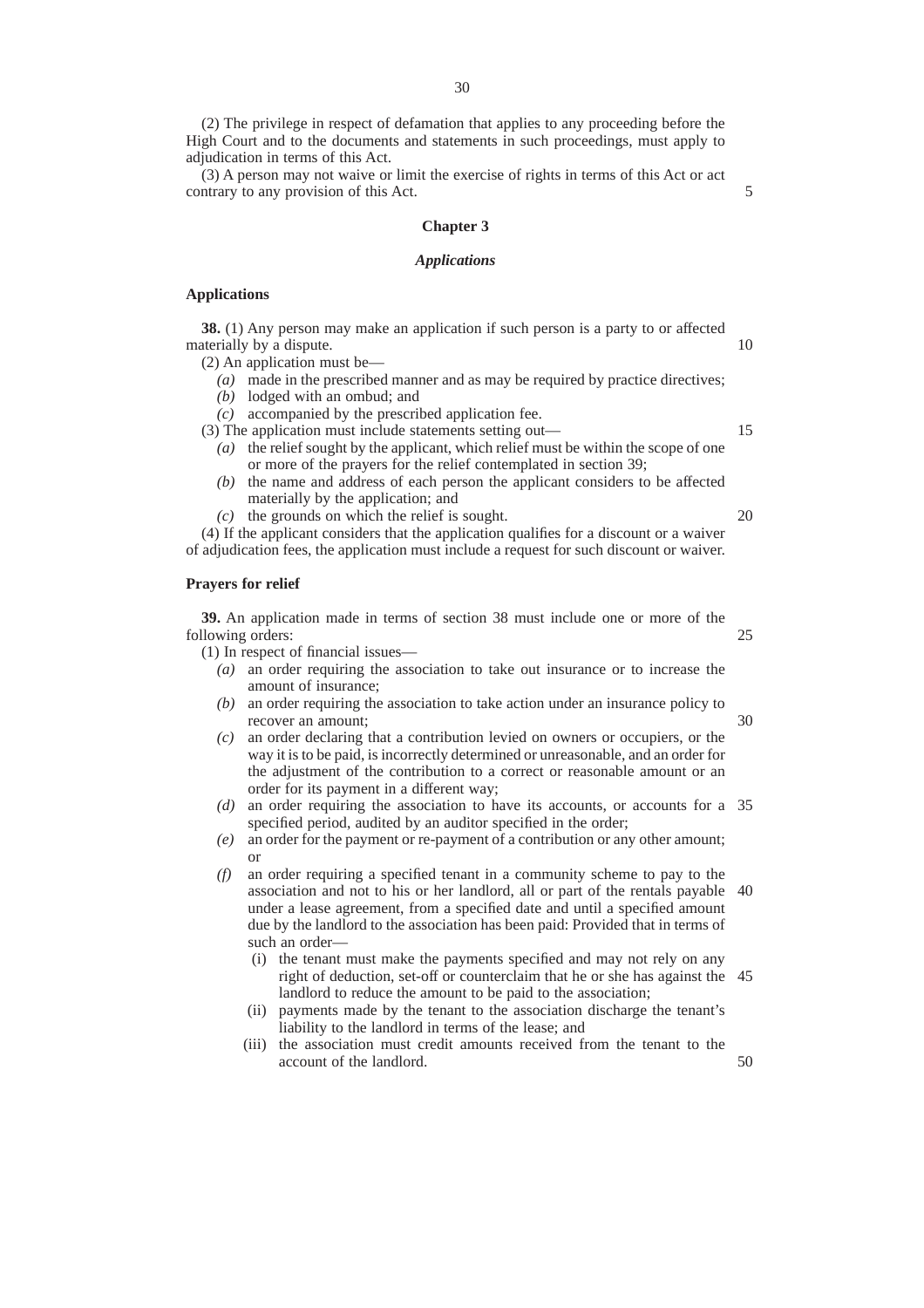- (2) In respect of behavioural issues—
	- *(a)* an order that particular behaviour or default constitutes a nuisance and requiring the relevant person to act, or refrain from acting, in a specified way;
	- *(b)* if satisfied that an animal kept in a private area or on common areas is causing a nuisance or a hazard or is unduly interfering with someone else's peaceful use and enjoyment of his or her private area or common area, an order requiring the owner or occupier in charge of the animal— 5
		- (i) to take specified action to remedy the nuisance, hazard or interference; or
		- (ii) to remove the animal;
	- *(c)* an order declaring that an animal is being kept in a community scheme 10 contrary to the scheme governance documentation, and requiring the owner or occupier in charge of the animal to remove it; or
	- *(d)* an order for the removal of all articles placed on or attached illegally to parts of a common area or a private area.

(3) In respect of scheme governance issues—

15

- *(a)* an order requiring the association to record a new scheme governance provision consistent with a provision approved by the association;
- *(b)* an order requiring the association to approve and record a new scheme governance provision;
- *(c)* an order declaring that a scheme governance provision is invalid and requiring 20 the association to approve and record a new scheme governance provision to remove the invalid provision; or
- *(d)* an order declaring that a scheme governance provision, having regard to the interests of all owners and occupiers in the community scheme, is unreasonable, and requiring the association to approve and record a new 25 scheme governance provision—
	- (i) to remove the provision;
	- (ii) if appropriate, to restore an earlier provision;
	- (iii) to amend the provision; or
	- (iv) to substitute a new provision.

30

50

(4) In respect of meetings—

- *(a)* an order requiring the association to call a general meeting of its members to deal with specified business;
- *(b)* an order declaring that a purported meeting of the executive committee, or a purported general meeting of the association, was not validly convened; 35
- *(c)* an order declaring that a resolution purportedly passed at a meeting of the executive committee, or at a general meeting of the association— (i) was void; or
	- (ii) is invalid;
- *(d)* an order declaring that a motion for resolution considered by a general 40 meeting of the association was not passed because the opposition to the motion was unreasonable under the circumstances, and giving effect to the motion as was originally proposed, or a variation of the motion proposed; or
- *(e)* an order declaring that a particular resolution passed at a meeting is void on the ground that it unreasonably interferes with the rights of an individual 45 owner or occupier or the rights of a group of owners or occupiers.

(5) In respect of management services—

- *(a)* an order requiring a managing agent to comply with the terms of a person's contract of appointment and any applicable code of conduct or authorisation; or
- *(b)* an order declaring that the association does or does not have the right to terminate the appointment of a managing agent, and that the appointment is or is not terminated.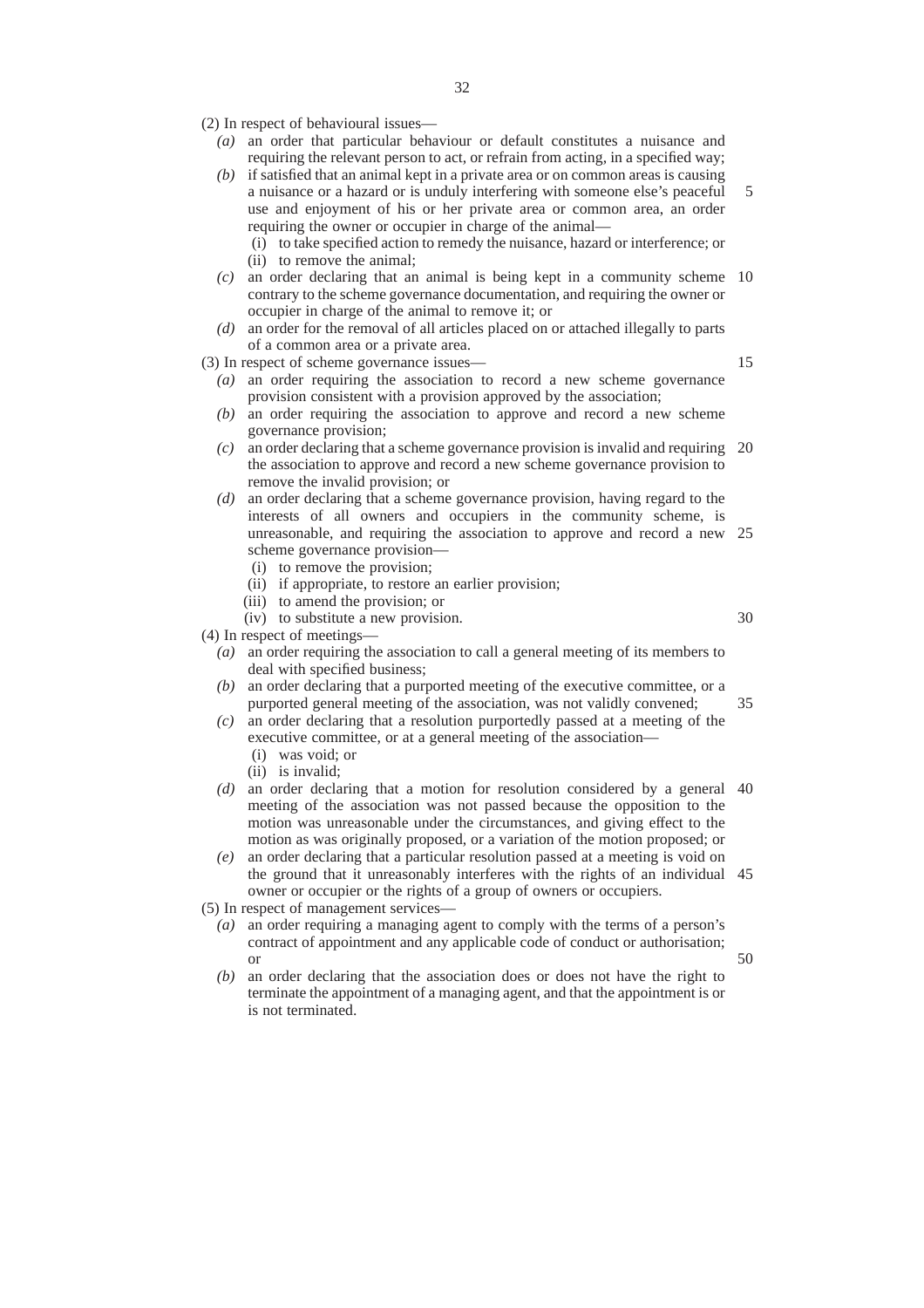- (6) In respect of works pertaining to private areas and common areas—
	- *(a)* an order requiring the association to have repairs and maintenance carried out;
	- *(b)* an order requiring the relevant person—
		- (i) to carry out specified repairs, or have specified repairs made; or
		- (ii) to pay the applicant an amount fixed by the adjudicator as reimbursement for repairs carried out or to be carried out in respect of the property by the applicant; 5
	- *(c)* an order requiring the association—
		- (i) to carry out, within a specified time, specified works to or on the common areas for the use, convenience or safety of owners or occupiers; or (ii) not to carry out specified works;
	- *(d)* an order declaring that the association's decision to reject a proposal to make improvements on or alterations to common areas is unreasonable, and requiring the association—
		- (i) to agree to the proposal; or
		- (ii) to ratify the proposal on specified terms;
	- *(e)* an order requiring the association—
		- (i) to acquire, within a specified time, specified property for the use, convenience or safety of owners or occupiers;
		- (ii) not to acquire specified property; or
		- (iii) to dispose of specified property, within a specified time;
	- *(f)* an order declaring that an owner or occupier reasonably requires exclusive use rights over a certain part of a common area, that the association has unreasonably refused to grant such rights and requiring the association to give exclusive use rights to the owner or occupier, on terms that may require a 25 payment or periodic payments to the association, over a specified part of a common area; or
	- *(g)* an order obliging an owner or occupier to accept obligations in respect of a defined part of a common area.

(7) In respect of general and other issues—

- *(a)* an order declaring that the applicant has been wrongfully denied access to information or documents, and requiring the association to make such information or documents available within a specified time; or
- *(b)* any other order proposed by the chief ombud.

#### **Further information or material for applications**

**40.** After receiving an application, an ombud may require—

- *(a)* the applicant to submit further information or documentation in regard to the application;
- *(b)* information to be verified; and
- *(c)* the applicant to provide evidence that an internal dispute resolution 40 mechanism has been unsuccessful.

#### **Time limit on certain applications**

**41.** (1) An application for an order declaring any decision of an association or an executive committee to be void, may not be made later than 60 days after such a decision has been taken.

(2) An ombud may, on good cause shown, condone the late submission of an application contemplated in subsection (1).

#### **Rejection of applications**

**42.** An ombud must reject an application by written notice to the applicant if—

- *(a)* the relief sought is not within the jurisdiction of the Service;
- *(b)* the applicant fails to comply with a requirement of the ombud in terms of section 40;

20

10

15

35

45

50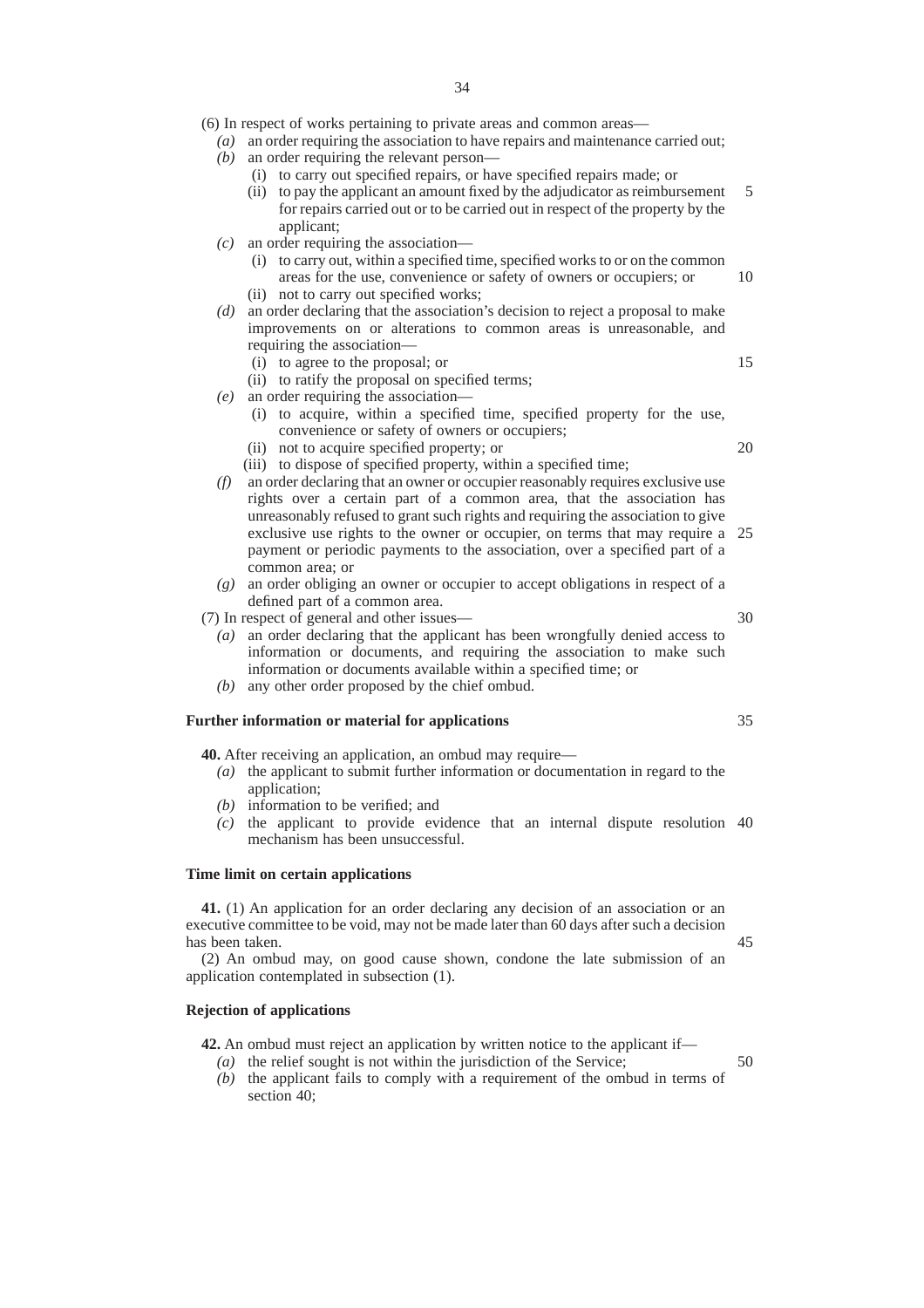- *(c)* within 14 days after delivery of a notice contemplated in section 44, the ombud does not receive written confirmation from the applicant that the applicant wishes to proceed with the application;
- *(d)* the ombud is satisfied that the dispute should be dealt with in a court of law or other tribunal of competent jurisdiction; or
- *(e)* the application does not, in the opinion of the ombud, qualify for the discount or waiver of adjudication fees applied for.

#### **Notice to affected persons and association**

**43.** (1) Unless an application is rejected, the ombud must serve notice on—

*(a)* the association; and

10

5

- *(b)* each person the ombud considers to be affected materially by the application. (2) The notice contemplated in subsection (1) must—
	- *(a)* include details of the parties to the dispute and the relief sought in terms of the application;
	- *(b)* include details of the place and times where the documentation relating to the 15 application can be inspected;
	- *(c)* confirm whether or not the application qualifies for a discount or waiver of adjudication fees;
	- *(d)* invite written submissions with regard to the application; and
	- *(e)* draw attention in the prescribed form to the right to legal representation as 20 contemplated in section 52.

(3) If the application affects owners or occupiers generally, or a particular category of owners or occupiers, the ombud need not serve a copy of the notice on each affected person individually, but may instead serve notice in a way that ensures, as far as is reasonably practicable, that the notice comes to the attention of all owners or occupiers 25 or all members of that particular category.

#### **Notice to applicant**

**44.** The ombud must give an applicant notice of any submissions received and give the applicant an opportunity to—

*(a)* inspect the submissions;

30

- *(b)* make a written response relating only to issues raised in the submissions; and
- *(c)* confirm whether he or she wishes to proceed with the application.

#### **Amendment or withdrawal of application**

**45.** (1) The ombud has a discretion to grant or deny permission to amend the application or to grant permission subject to specified conditions at any time before the 35 ombud refers the application to an adjudicator.

(2) The applicant may withdraw the application at any time before the ombud refers the application to an adjudicator.

#### **Inspection of documentation**

**46.** (1) The ombud must, on application by an affected person, allow such person to 40 inspect and obtain copies of—

- *(a)* the application;
- *(b)* submissions made in regard to the application;
- *(c)* the applicant's response to the submissions; and
- *(d)* the ombud's current list of adjudicators.

45

(2) An application in terms of this section must be accompanied by the prescribed fee.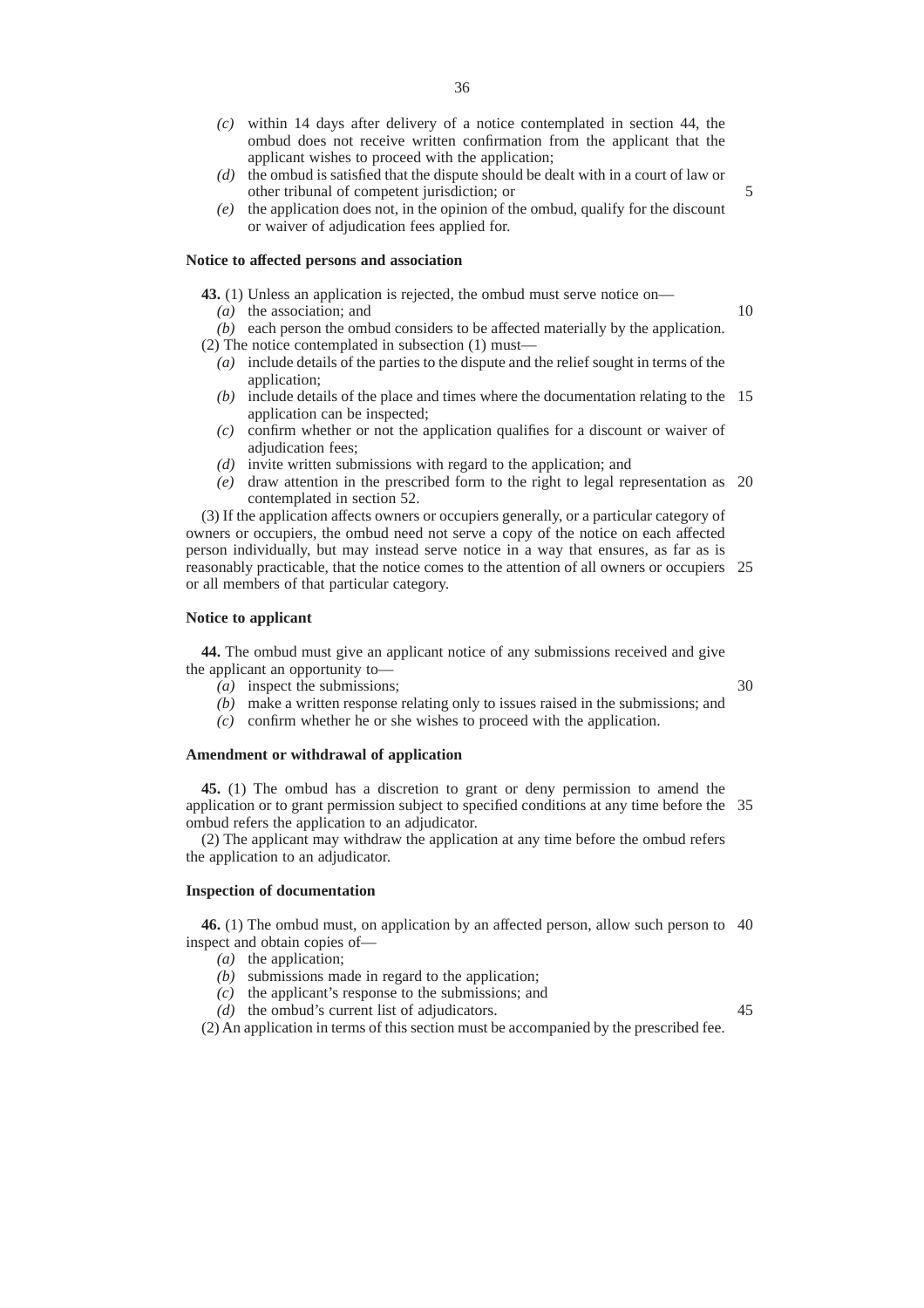#### **Conciliation**

**47.** On acceptance of an application and after receipt of any submissions from affected persons or responses from the applicant, if the ombud considers that there is a reasonable prospect of a negotiated settlement of the disputes set out in the application, the ombud must refer the matter to conciliation.

#### **Referral to adjudicator**

**48.** (1) If the conciliation contemplated in section 47 fails, the ombud must refer the application together with any submissions and responses thereto to an adjudicator.

(2) The ombud must refer the application to an adjudicator chosen by the ombud if the applicant qualifies for a waiver or discount on adjudication fees.

(3) If the application does not qualify for a waiver of adjudication fees, the ombud must give the applicant and the affected parties an opportunity to choose an adjudicator from the ombud's list and, if a specific adjudicator is agreed upon by the parties to the dispute, the ombud must refer the application to the agreed adjudicator: Provided that if a specific adjudicator is not agreed upon, the ombud must refer the application to an 15 adjudicator chosen by the ombud.

(4) The ombud must give the applicant and all affected parties notice of the referral, and in the case of an application to which no waiver of adjudication fees applies, such notice shall include details of the costs of the adjudicator's services and the manner in which payment may be made and secured.

## **Chapter 4**

#### *Investigation and representation*

#### **Adjudication fees**

**49.** An adjudicator must not proceed to investigate an application until the prescribed adjudication fees have been paid or secured to the ombud's satisfaction. 25

#### **Investigation by adjudicator**

**50.** The adjudicator must investigate an application to decide whether it would be appropriate to make an order, and in this process the adjudicator—

*(a)* must observe the principles of due process of law; and

- *(b)* must act quickly, and with as little formality and technicality as is consistent 30 with a proper consideration of the application; and
- *(c)* must consider the relevance of all evidence, but is not obliged to apply the exclusionary rules of evidence as they are applied in civil courts.

#### **Investigative powers of adjudicator**

**51.** (1) When considering the application, the adjudicator may—

- *(a)* require the applicant, managing agent or relevant person—
	- (i) to give to the adjudicator further information or documentation;
	- (ii) to give information in the form of an affidavit or statement; or
	- (iii) subject to reasonable notice being given of the time and place, to come to the office of the adjudicator for an interview; 40
- *(b)* invite persons, whom the adjudicator considers able to assist in the resolution of issues raised in the application, to make written submissions to the adjudicator within a specified time; and
- *(c)* enter and inspect—
	- (i) an association asset, record or other document;
	- (ii) any private area; and

5

10

20

35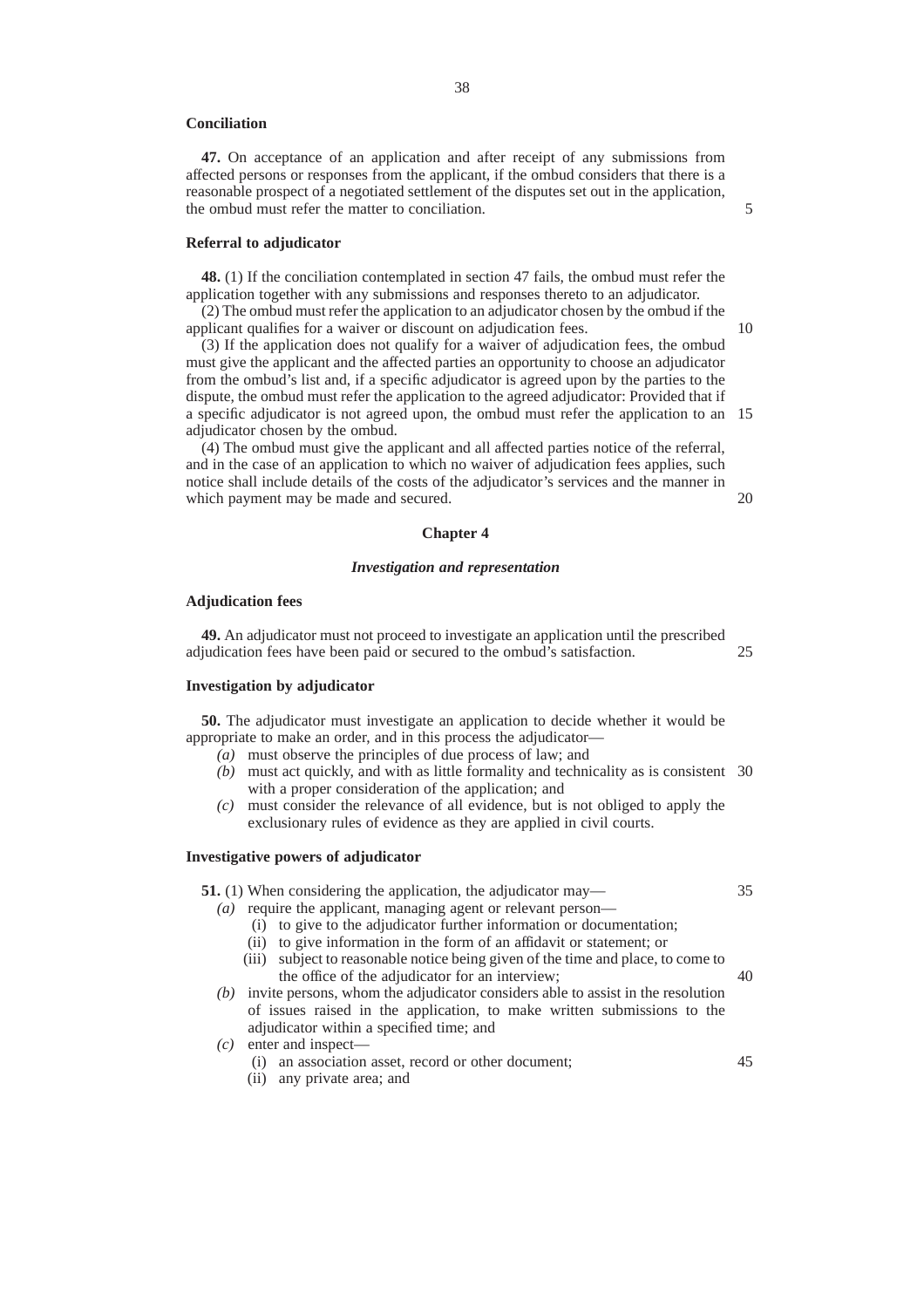(iii) any common area, including a common area subject to an exclusive use arrangement.

(2) The adjudicator must give reasonable notice to the executive committee or occupier of any private area or common area to be entered in terms of subsection (1)*(c)*.

(3) The association or any other person who is in possession of an association's records must, if required by an adjudicator and without payment of a fee— 5

- *(a)* allow the adjudicator access to the records within 24 hours after being notified of the adjudicator's requirement; and
- *(b)* provide the adjudicator with copies of the records.

#### **Legal representation**

**52.** The applicant and any other relevant person are not entitled to legal representation during the adjudication process unless—

- *(a)* the adjudicator and all other parties consent; or
- *(b)* the adjudicator, after considering—
	- (i) the nature of the questions of law raised by the dispute;
	- (ii) the relative complexity and importance of the dispute; and
	- (iii) the comparative ability of the parties to represent themselves in the adjudication,

concludes that it would be unreasonable to expect the party to deal with the adjudication without legal representation. 20

#### **Chapter 5**

#### *Adjudicator's orders*

#### **Order dismissing application**

**53.** (1) The adjudicator may make an order dismissing the application if, after investigation —

- *(a)* the adjudicator considers that the application is frivolous, vexatious, misconceived or without substance; or
- *(b)* the applicant fails to comply with a requirement in terms of section 51.
- (2) If the adjudicator makes an order in terms of subsection  $(1)(a)$ , the adjudicator— *(a)* may order costs against the applicant to compensate the affected person for 30 loss resulting from the application; and
	- *(b)* in considering the costs, must have regard to any previous applications made by the applicant.

(3) The amount of costs ordered in terms of subsection (2) must not be more than the maximum amount prescribed. 35

#### **Order dealing with application**

**54.** (1) If the application is not dismissed, the adjudicator must make an order—

- *(a)* granting or refusing each part of the relief sought by the applicant;
- *(b)* in the case of an application which does not qualify for a waiver of adjudication fees, apportioning liability for costs; 40
- *(c)* including a statement of the adjudicator's reasons for the order; and
- *(d)* drawing attention in the prescribed form to the right of appeal.

(2) An order may require a person to act, or refrain from acting, in a specified way. (3) The order may contain such ancillary and ensuing provisions as the adjudicator considers necessary or appropriate.

- (4) The order must set the time—
	- *(a)* when the order takes effect; or
	- *(b)* within which the order must be complied with.

(5) The adjudicator's order may provide that the order has the effect of any type of resolution or decision provided for in the scheme governance documentation. 50

15

10

25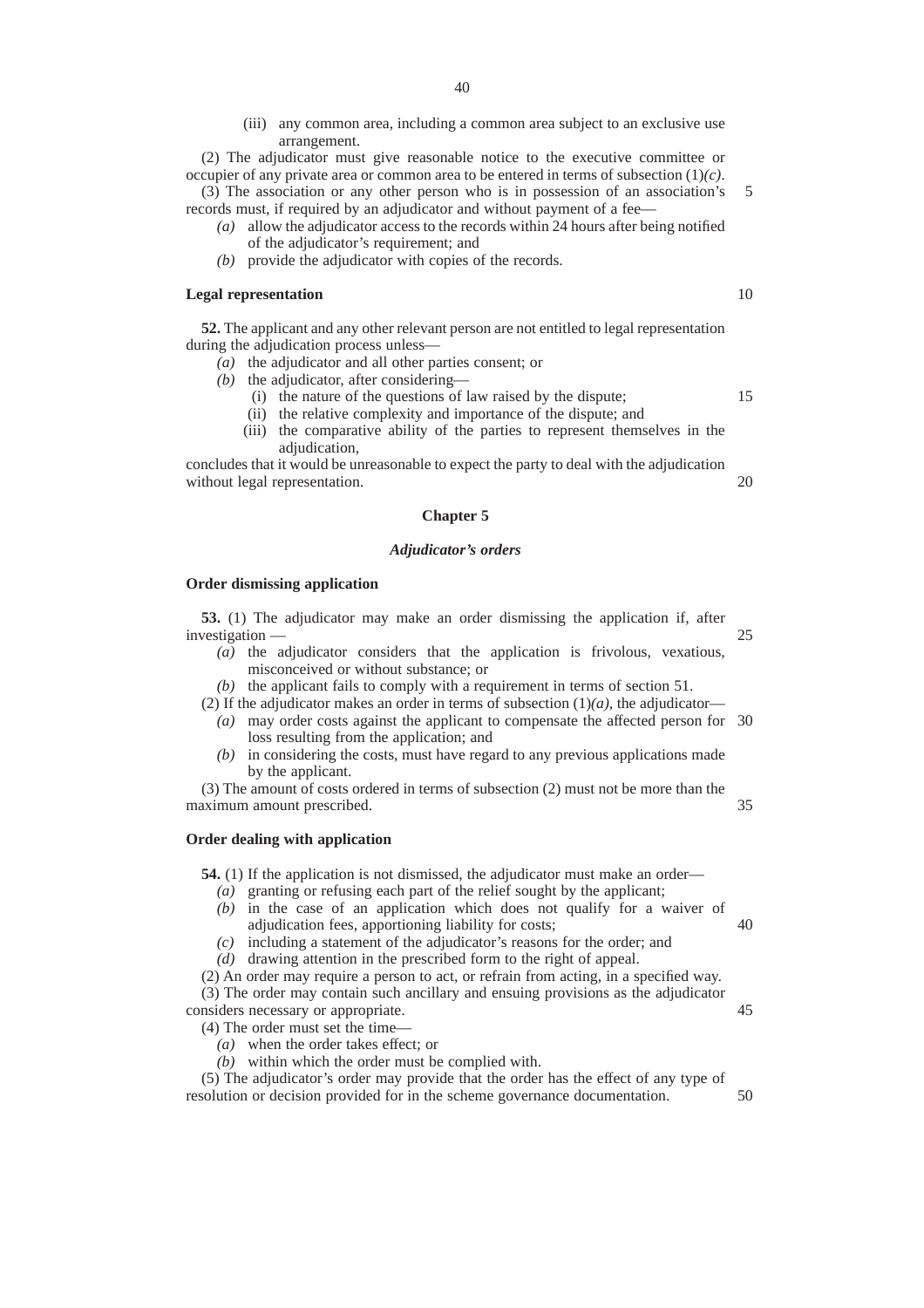#### **Notice of order**

**55.** (1) An adjudicator must cause a copy of an order made in terms of this Act to be delivered to—

- *(a)* the applicant;
- *(b)* the association;
- *(c)* the ombud; and
- *(d)* any other affected person.

(2) If the order affects owners or occupiers generally, or a particular category of owners or occupiers, the adjudicator need not serve a copy of the order on each affected person individually, but may instead serve notice in a way that ensures, as far as 10 reasonably practicable, that the order comes to the attention of all owners or occupiers or particular category of owners or occupiers.

#### **Enforcement of orders**

**56.** (1) If an adjudicator's order is for the payment of an amount of money or any other relief which is within the jurisdiction of a magistrate's court, the order must be enforced 15 as if it were a judgment of such Court and a clerk of such a Court must, on lodgment of a copy of the order, register it as an order in such Court.

(2) If an adjudicator's order is for the payment of an amount of money or any other relief which is beyond the jurisdiction of the magistrate's court, the order may be enforced as if it were a judgment of the High Court, and a registrar of such a Court must, 20 on lodgement of a copy of the order, register it as an order in such Court.

#### **Right of appeal**

**57.** (1) An applicant, the association or any affected person who is dissatisfied by an adjudicator's order, may appeal to the High Court, but only on a question of law.

(2) An appeal against an order must be lodged within 30 days after the date of delivery 25 of the order of the adjudicator.

(3) A person who appeals against an order, may also apply to the High Court to stay the operation of the order appealed against to secure the effectiveness of the appeal.

#### **Chapter 6**

#### *General*

30

40

#### **Public access to information in regard to orders**

**58.** (1) On receiving an application accompanied by the prescribed fee, the ombud must make available to the applicant—

- *(a)* a statement indicating whether an order has been made within the previous six years in terms of this Act with regard to a community scheme identified in the 35 application and, if so, a copy of the order; and
- *(b)* a copy of every order made in respect of the community schemes specified in the application.

(2) The Service must publish and make available for inspection by the public— *(a)* a copy of an order made at any time in terms of this Act; and

*(b)* the reasons for such order.

#### **Levies and annual returns**

**59.** Every community scheme must, with effect from the commencement date of this Act, in each calendar year and at such times as may be prescribed—